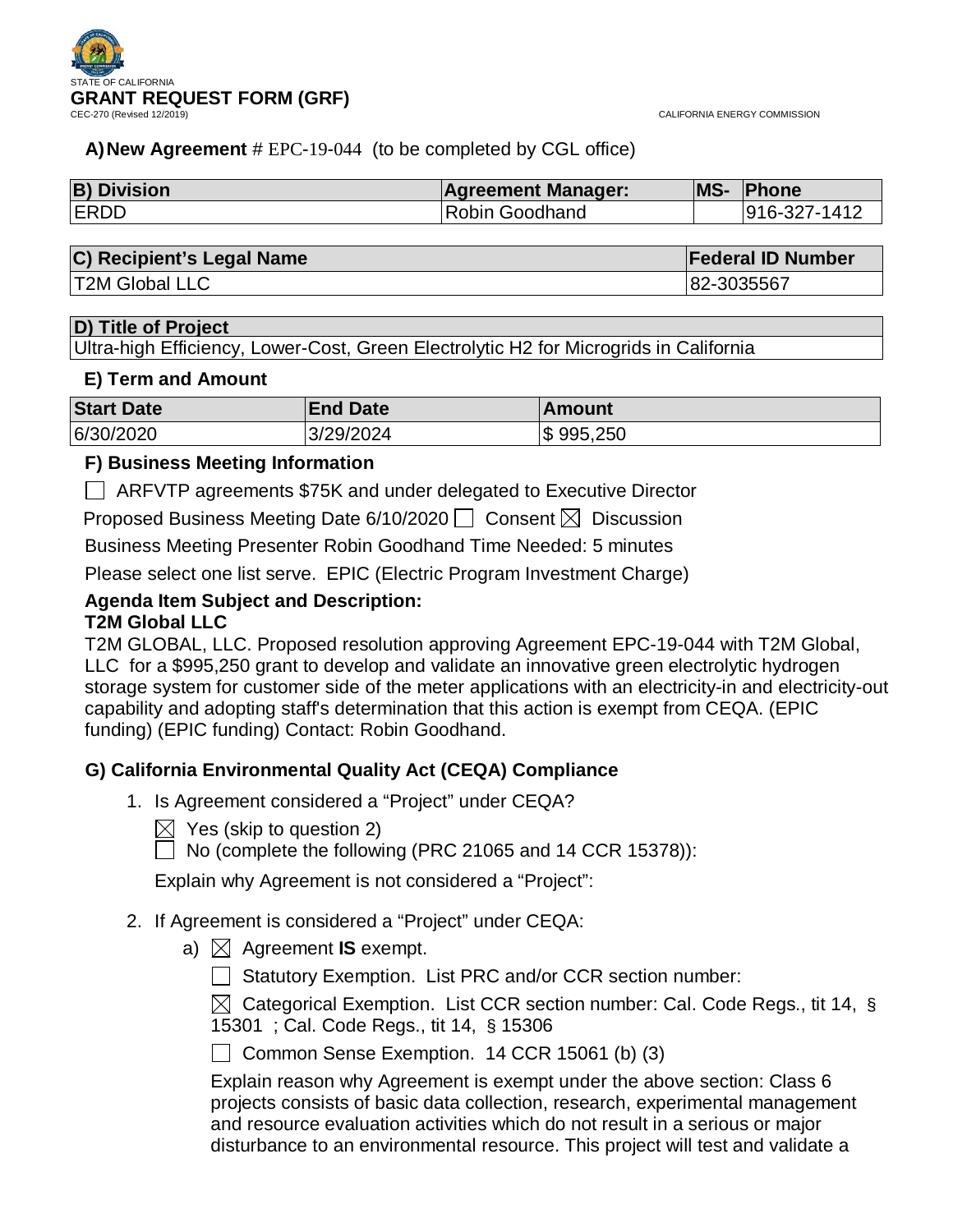

CALIFORNIA ENERGY COMMISSION

green electrolytic hydrogen storage system on existing equipment in an existing facility. For these reasons, the project will not have a significant effect on the environment and falls under the categorical exemption listed in 14 C.C.R. 15306.

Class 1 projects consists of operation or minor alteration of existing facilities or mechanical equipment involving negligible or no expansion of existing or former use. The project will involve simple connection and configuration changes implemented on existing equipment at the existing site. The project will not require any site construction activities and will have no direct impacts on the site. The operations and minor alterations will have negligible or no expansion of existing uses of the facility. For these reasons, the project will not have a significant effect on the environment and falls under the categorical exemption listed in 14 C.C.R. 15301.

Each exemption is an independent basis for finding the project exempt.

b) Agreement **IS NOT** exempt. (consult with the legal office to determine next steps)

Check all that apply

- $\Box$  Initial Study
- □ Negative Declaration
- $\Box$  Mitigated Negative Declaration
- | Environmental Impact Report
- Statement of Overriding Considerations

# **H) List all subcontractors (major and minor) and equipment vendors:** (attach additional sheets as necessary)

| <b>Legal Company Name:</b>           | <b>Budget</b> |
|--------------------------------------|---------------|
| SAFCELL, INC.                        | \$90,000      |
| LONGITUDE 122 WEST, INC.             | \$60,000      |
| Bhupatrai R. Mehta                   | \$60,000      |
| Quadrogen, Inc.                      | \$90,000      |
| <b>Timothy Lipman</b>                | \$90,000      |
| BEROKOFF ENERGY SOLUTIONS, INC.      | \$20,000      |
| <b>GREENBIZ GROUP INC.</b>           | \$5,000       |
| SIMEKEN, INC.                        | \$5,000       |
| California Hydrogen Business Council | \$2,500       |
| TBD - Contractor                     | \$2,500       |

**I) List all key partners: (attach additional sheets as necessary)**

**Legal Company Name:**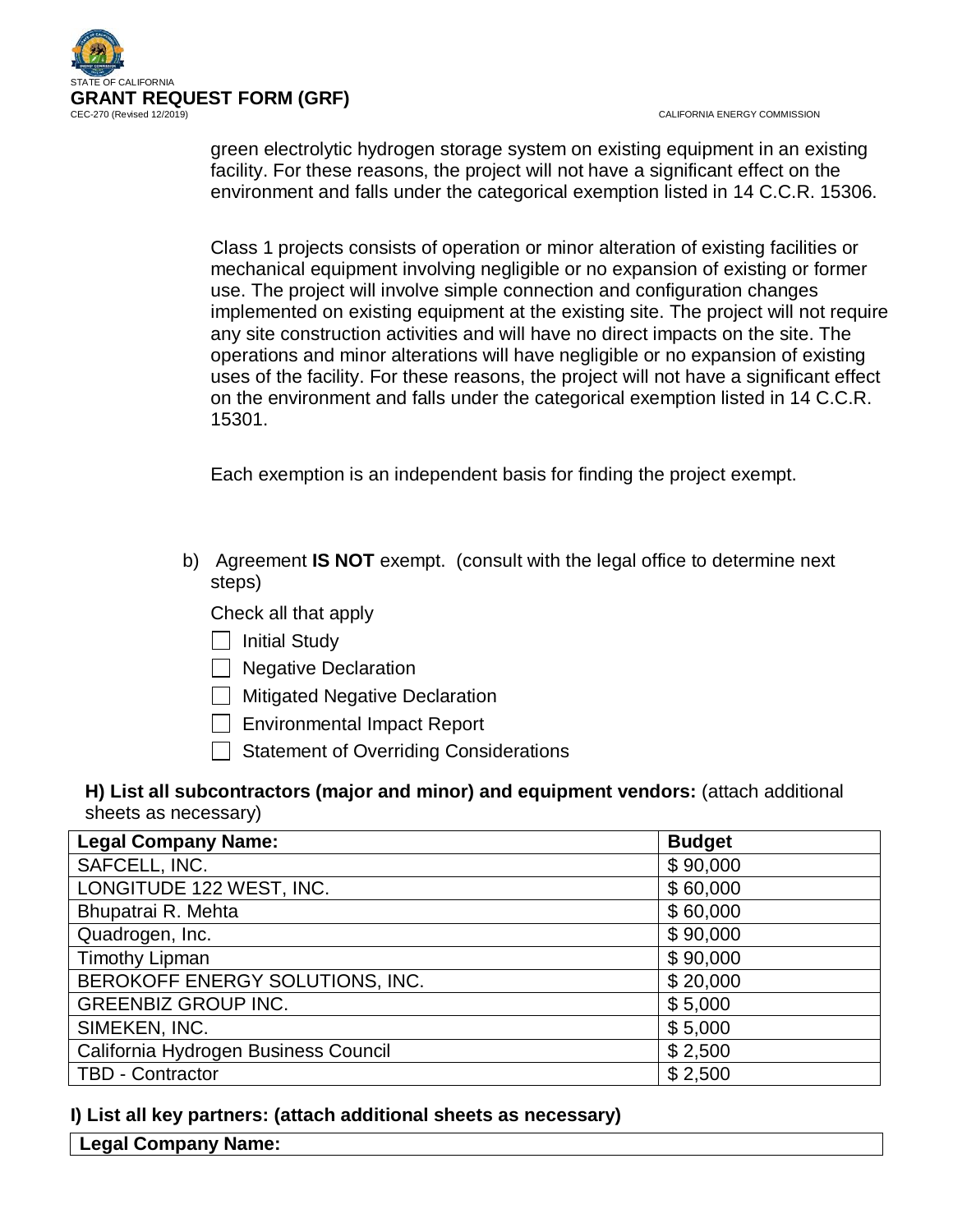

# **J) Budget Information**

| <b>Funding Source</b> | <b>Funding Year of</b><br>Appropriation | <b>Budget List</b><br><b>Number</b> | <b>Amount</b> |
|-----------------------|-----------------------------------------|-------------------------------------|---------------|
| <b>EPIC</b>           | $18 - 19$                               | 301.001F                            | \$995,250     |
|                       |                                         |                                     | ۱J            |
|                       |                                         |                                     |               |
|                       |                                         |                                     |               |
|                       |                                         |                                     |               |
|                       |                                         |                                     | \$            |

# R&D Program Area: ESRO: ETSI TOTAL: \$995,250

Explanation for "Other" selection

Reimbursement Contract #: Federal Agreement #:

# **K) Recipient's Contact Information**

**1. Recipient's Administrator/Officer**

Name: Ludwig Lipp Address: 516 S Fairfax Ave

City, State, Zip: Los Angeles, CA 90036-3132 Phone: 203-300-6130 E-Mail: llipp@t2mglobal.com

# **2. Recipient's Project Manager**

Name: Pinakin Patel Address: 516 S Fairfax Ave

City, State, Zip: Los Angeles, CA 90036-3132 Phone: 230-300-6130 E-Mail: ppatel@t2mglobal.com

# **L) Selection Process Used**

- $\boxtimes$  Competitive Solicitation Solicitation #: GFO-19-305
- First Come First Served Solicitation Solicitation #:

# **M) The following items should be attached to this GRF**

- 1. Exhibit A, Scope of Work  $\boxtimes$  Attached
- 2. Exhibit B, Budget Detail  $\boxtimes$  Attached
- 3. CEC 105, Questionnaire for Identifying Conflicts  $\boxtimes$  Attached
- 4. Recipient Resolution  $\boxtimes$  N/A  $\Box$  Attached
- 5. CEQA Documentation  $\Box$  N/A  $\boxtimes$  Attached
- 
- 
- 
- 
-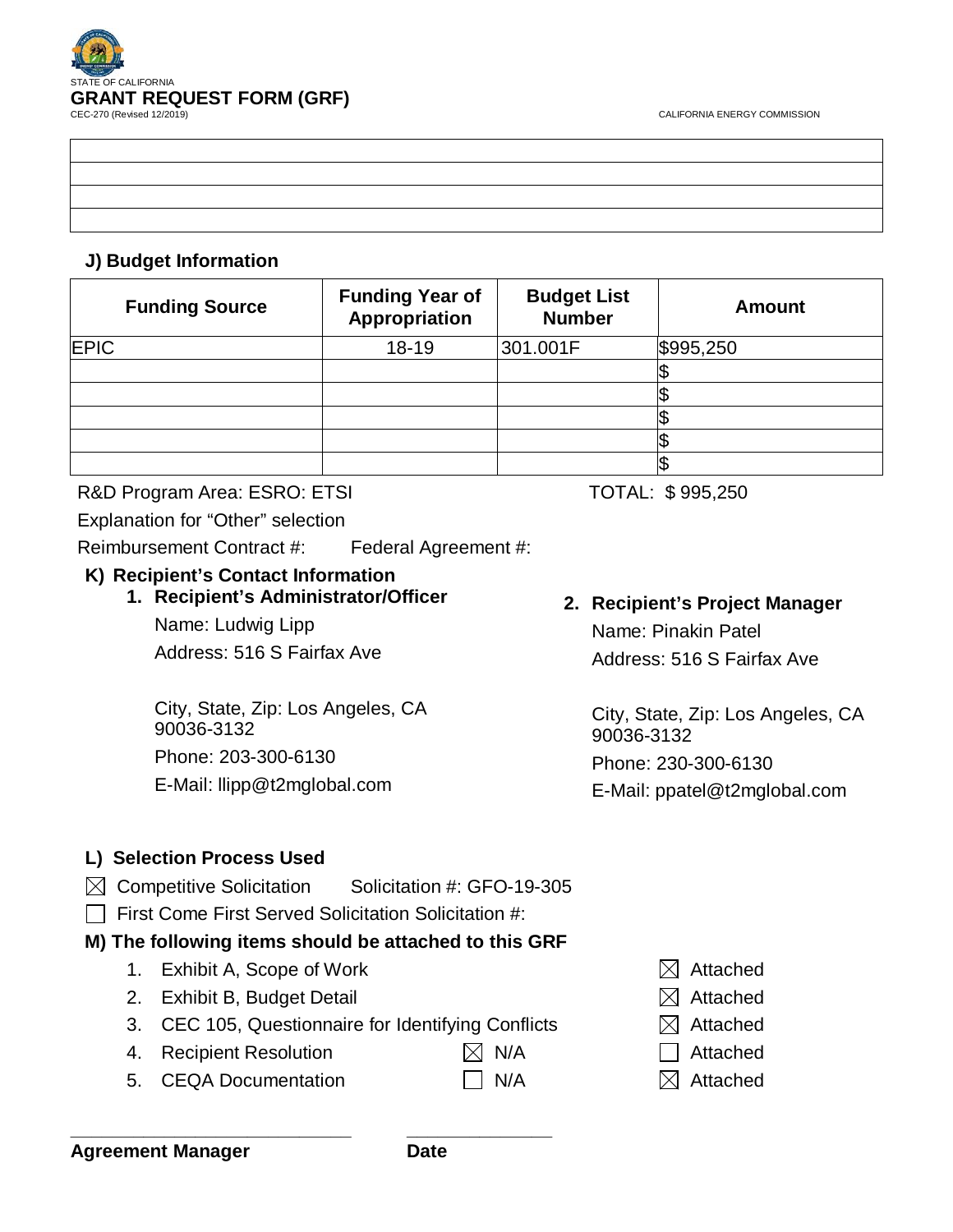

# **Office Manager Date**

**Deputy Director** Date

**\_\_\_\_\_\_\_\_\_\_\_\_\_\_\_\_\_\_\_\_\_\_\_\_\_\_\_ \_\_\_\_\_\_\_\_\_\_\_\_\_\_**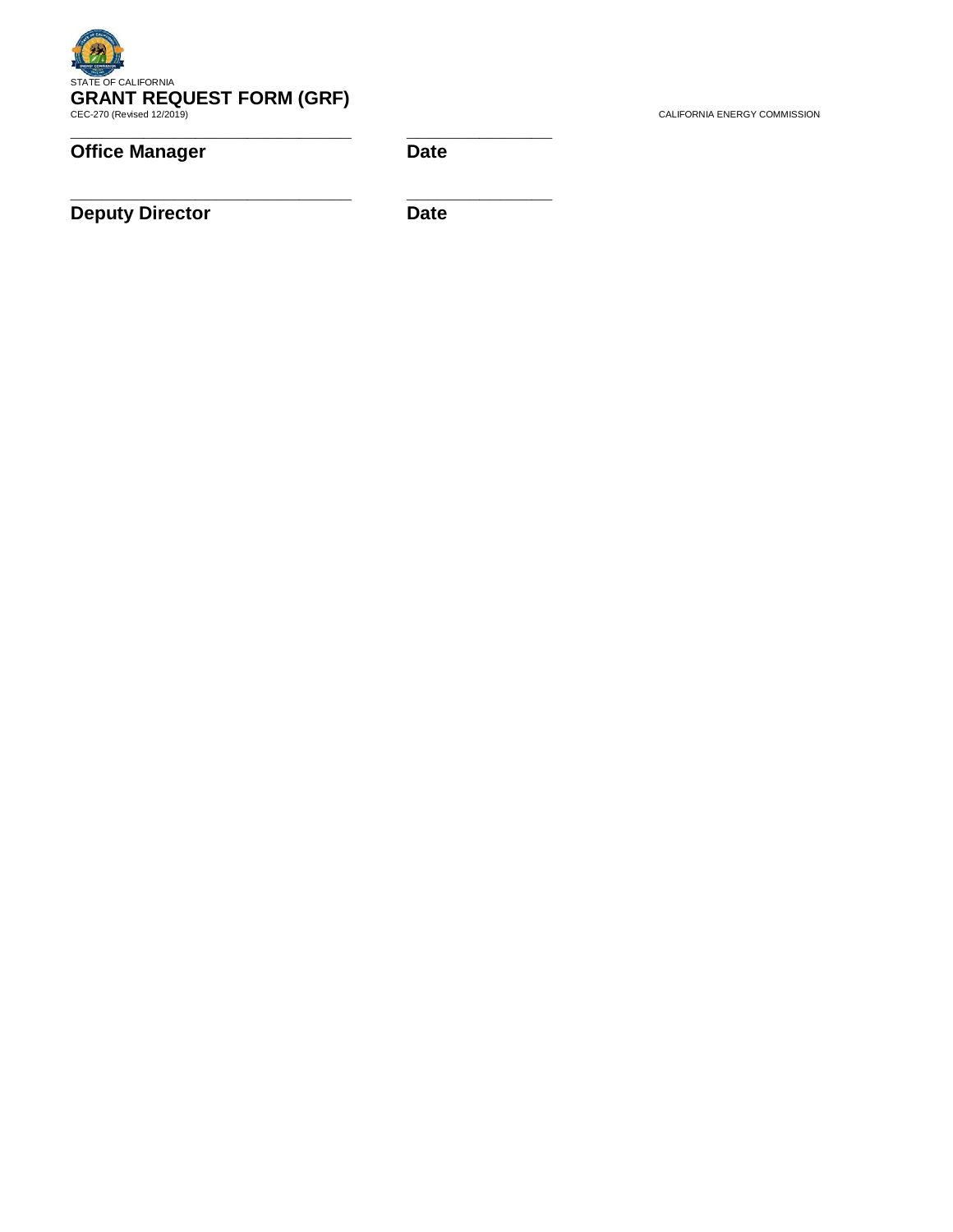### **I. TASK ACRONYM/TERM LISTS**

#### **A. Task List**

| Task # |   | $\mathsf{CPR}^1$   Task Name              |
|--------|---|-------------------------------------------|
|        |   | <b>General Project Tasks</b>              |
|        |   | Advanced Electrolyzer for Energy Storage  |
| 3      |   | Module Design for Demonstration Readiness |
|        | 2 | <b>Measurement &amp; Verification</b>     |
| 5      |   | <b>Evaluation of Project Benefits</b>     |
| 6      |   | Technology/Knowledge Transfer Activities  |
|        |   | <b>Production Readiness Plan</b>          |

#### **B. Acronym/Term List**

| Acronym/Term     | <b>Meaning</b>                      |
|------------------|-------------------------------------|
| <b>AES</b>       | <b>Advanced Electrolyzer System</b> |
| <b>CAM</b>       | <b>Commission Agreement Manager</b> |
| CAO              | <b>Commission Agreement Officer</b> |
| <b>CPR</b>       | <b>Critical Project Review</b>      |
| <b>FCE</b>       | <b>FuelCell Energy</b>              |
| H <sub>2</sub>   | Hydrogen                            |
| <b>IOU</b>       | <b>Investor Owned Utility</b>       |
| kW               | Kilowatt                            |
| <b>MW</b>        | Megawatt                            |
| <b>OCV</b>       | Open Circuit Voltage                |
| <b>TAC</b>       | <b>Technical Advisory Committee</b> |
| T <sub>2</sub> M | <b>T2M Global, LLC</b>              |

#### **II. PURPOSE OF AGREEMENT, PROBLEM/SOLUTION STATEMENT, AND GOALS AND OBJECTIVES**

#### **A. Purpose of Agreement**

The purpose of this agreement is to fund innovative energy storage research projects. This project aims to develop and validate green electrolytic hydrogen storage systems in customer side of the meter applications with an electricity-in and electricity-out capability.

### **B. Problem/ Solution Statement**

#### **Problem**

Senate Bill 350 (de León, Chapter 547, Statutes of 2015) and Senate Bill 100 (de León, Chapter 312, Statutes of 2018) cannot be met with currently fielded technologies alone, because they do not have the energy density, daily cycle capability, longevity, safety, and price to be viable for the diverse set of applications that will be needed in the State. SB-1369 (Skinner, Chapter 567, Statutes of 2018) identifies the need for the Energy Commission to "consider green electrolytic

 $\overline{a}$ 

<sup>1</sup> Please see subtask 1.3 in Part III of the Scope of Work (General Project Tasks) for a description of Critical Project Review (CPR) Meetings.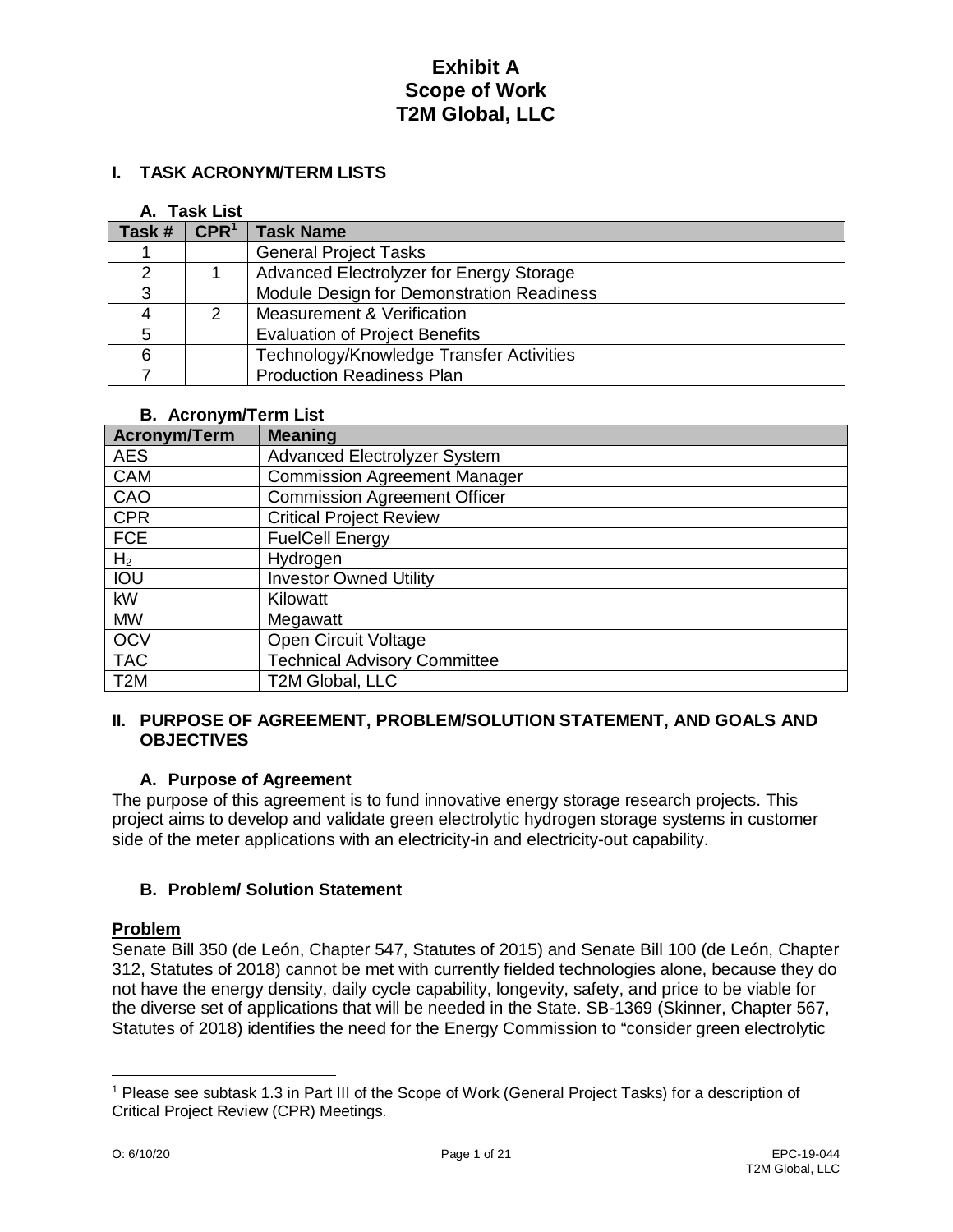hydrogen an eligible form of energy storage, and shall consider other potential uses of green electrolytic hydrogen."

The timing is right for supporting emerging technologies that can out-perform existing energy storage technologies because a substantial amount of the energy storage in California was installed in the last few years and will need to be upgraded or replaced in the next 7-15 years. Additionally, as the State makes changes to the electric grid to accommodate higher levels of renewables and a carbon free future by 2045, the need for cost effective and high performing energy storage solutions is expected to increase and be diversified. This means that developing new and emerging technologies now will enable them to be positioned for substantial upcoming market opportunities.

**Conventional Water Electrolysis has Serious Challenges:** Traditional water electrolysis for electricity-in (e-Hydrogen (e-H2)), and the fuel cell systems for electricity-out, are proven commercially. Electric utilities working with EPRI have studied scenarios deploying conventional water electrolyzers for energy storage and demand response to variations in the grid: frequency response, reactive power for power factor correction, load ramp-up and ramp-down in kW/sec or kW/min, etc. Their key conclusions include low round-trip electrical efficiencies: <40%, as compared to batteries at >80%. The combined capital cost of an electrolyzer and fuel cell is prohibitively high (>\$3000/kW). Also, there is a safety concern: the large volumes of pressurized hydrogen and oxygen co-produced from water in the presence of electricity pose potential fire and explosion hazards. This will be a permitting issue, especially for deployment in disadvantaged communities, which have traditionally suffered from such safety, health and fire hazards.

# **Solution**

The Recipient has been working on improving water electrolysis issues to develop a safer and cost-effective solution suitable for microgrids in California, including deployments in disadvantaged communities. The recipient has systematically identified contributing factors for these issues, developed technology approaches to mitigate them, leading to the basis of the proposed Advanced Electrolyzer System (AES).

The proposed AES technology will be developed and validated, and designs will be developed for a commercial scale AES system with the potential to address the above barriers using innovative and cost-effective approaches.

### **C. Goals and Objectives of the Agreement**

#### **Agreement Goals**

The goals of this Agreement are to:

- Develop and validate the AES energy storage system technology for electricityin/electricity-out applications
- Perform pilot-scale testing of baseline and improved AES technology to raise the TRL level of the technology
- Develop designs for a commercial scale AES system that validate its energy storage capabilities and ability to support renewable power reliability at lower cost and higher efficiency for Investor Owned Utilities (IOU) and behind-the-meter applications.
- Establish readiness for scale-up and prototype development for microgrid deployment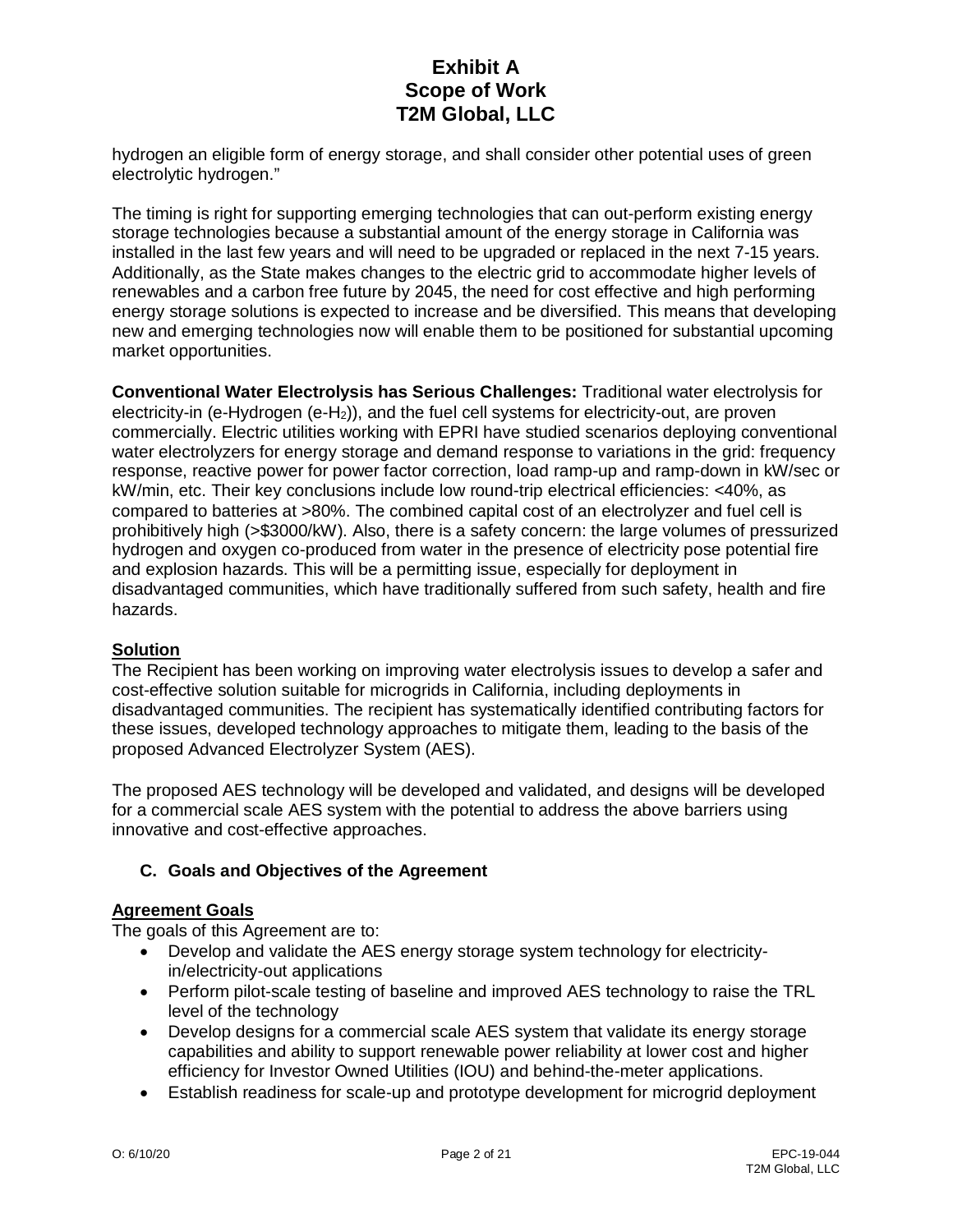Ratepayer Benefits:<sup>2</sup> This project will result in the ratepayer benefits by validating the AES technologies' capability to provide: greater electricity reliability, lower costs, and increased safety by managing the intermittency of generation by renewable sources such as wind or solar. By storing excess energy generated by these sources during times of low demand, the proposed system could improve grid reliability by providing ultra-rapid response to increases ingrid demand through discharging the stored energy. This would help to mitigate the asynchronous generation of solar and wind sources and its impact on the electrical grid, as well as facilitate the deployment of these technologies in order to meet the State of California's 2045 energy goals and AB-2514 and SB-1369. The AES technology may provide electricity-out at a significantly lower cost than conventional spinning reserve technologies, as it does not consume significant quantities of fuel while idling or generating power. Compared to traditional battery systems or water electrolyzer used for storing energy, the AES technology has much lower risks of failure and improved safety.

Technological Advancement and Breakthroughs:<sup>3</sup> This Agreement will lead to technological advancement and breakthroughs by eliminating the barriers associated with conventional water electrolyzer systems cost-effectively by cleverly deploying currently wasted streams in the emerging green-tech sector. It will produce green electrolytic  $H_2$  from these stranded assets currently estimated at >2,000 GWh/yr (tail gases from biomass gasification, liquid biofuels, biogas-fueled reformers and fuel cells, etc.). The following unique technology features lead to game-changing advantages:

Ultra-high Electrical Efficiency at Enhanced Safety & Lower Cost means oxygen-free electrolysis dramatically reduces electricity use, from >50 to <10 kWh/kg H2 (less Platinum, no fire hazard). Thermal integration for Rapid Response, range extension results in efficient waste heat recovery and reuse. Operating flexibility for a variety of Dilute/Waste  $H_2$  Streams allows for electrolysis stack capable of handling impurities, such as CO - up to 10% (very attractive for deployment). Integrated Electrolysis with H<sub>2</sub> Storage device enables H<sub>2</sub> production and storage in the same pressure vessel, thereby eliminating separate higher-cost compressed  $H_2$  storage and safety equipment. This reduces energy storage system cost and footprint for faster deployment in Disadvantaged and Low-income Communities.

### **Agreement Objectives**

The objectives of this Agreement are to:

- Design an integration module to control and regulate AES storage system interactions
- Provide proof-of-concept pilot scale testing for a kW-class hybrid system for utility integration
- Develop a conceptual design of a commercial scale AES system

http://docs.cpuc.ca.gov/PublishedDocs/WORD\_PDF/FINAL\_DECISION/167664.PDF).

 $\overline{a}$ 

 $2$  California Public Resources Code, Section 25711.5(a) requires projects funded by the Electric Program Investment Charge (EPIC) to result in ratepayer benefits. The California Public Utilities Commission, which established the EPIC in 2011, defines ratepayer benefits as greater reliability, lower costs, and increased safety (See CPUC "Phase 2" Decision 12-05-037 at page 19, May 24, 2012,

<sup>&</sup>lt;sup>3</sup> California Public Resources Code, Section 25711.5(a) also requires EPIC-funded projects to lead to technological advancement and breakthroughs to overcome barriers that prevent the achievement of the state's statutory and energy goals.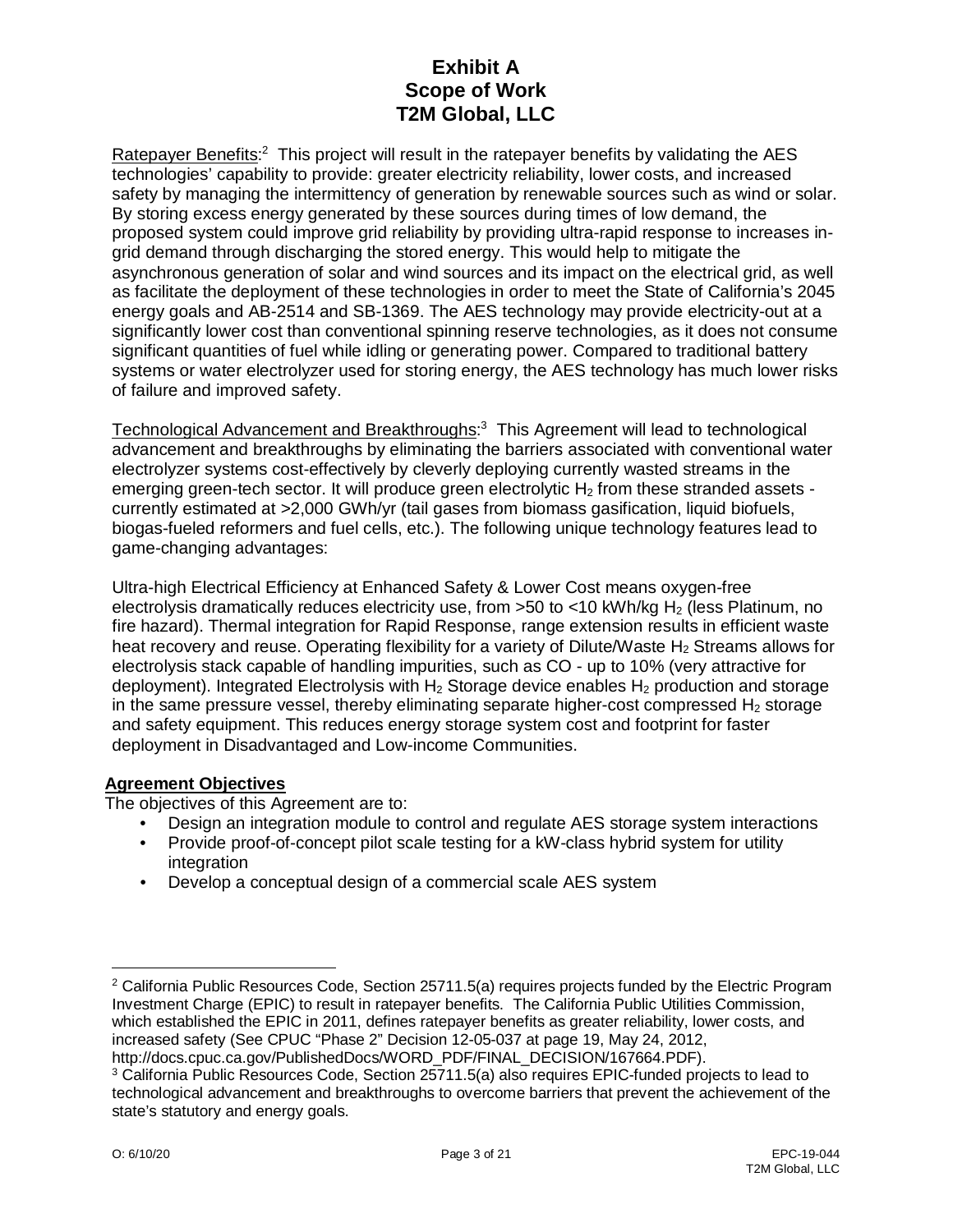- Assess, quantify and validate the performance of the proposed AES energy storage technology and benefits to IOUs and California ratepayers
- Develop a production readiness plan to enable near-term commercialization of the AES system<sup>.</sup>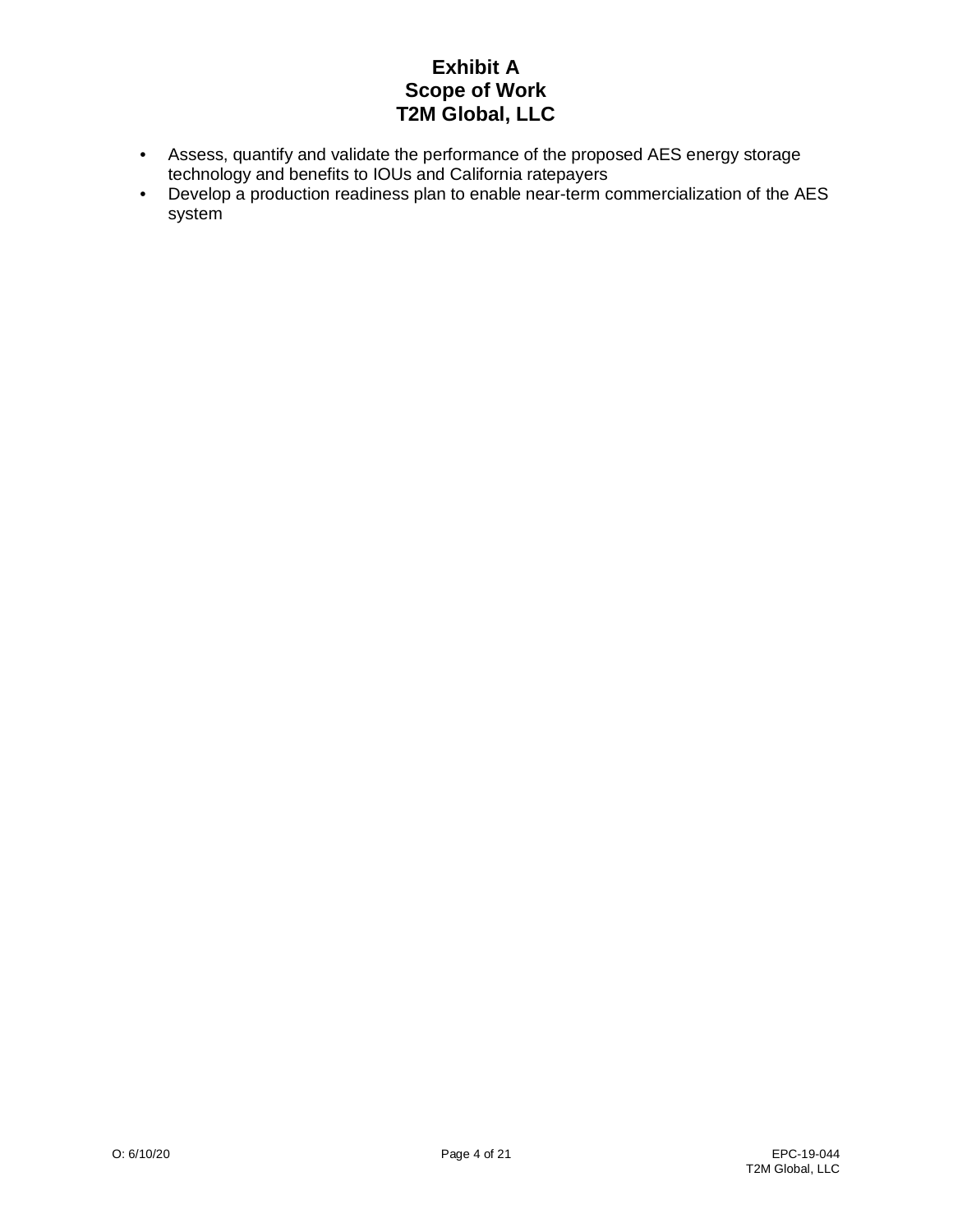### **III. TASK 1 GENERAL PROJECT TASKS**

### **PRODUCTS**

### **Subtask 1.1 Products**

The goal of this subtask is to establish the requirements for submitting project products (e.g., reports, summaries, plans, and presentation materials). Unless otherwise specified by the Commission Agreement Manager (CAM), the Recipient must deliver products as required below by the dates listed in the **Project Schedule (Part V).** Products that require a draft version are indicated by marking **"(draft and final)"** after the product name in the "Products" section of the task/subtask. If "(draft and final)" does not appear after the product name, only a final version of the product is required. With respect to due dates within this Scope of Work, **"days"** means working days.

### **The Recipient shall:**

For products that require a draft version, including the Final Report Outline and Final Report

- Submit all draft products to the CAM for review and comment in accordance with the Project Schedule (Part V). The CAM will provide written comments to the Recipient on the draft product within 15 days of receipt, unless otherwise specified in the task/subtask for which the product is required.
- Consider incorporating all CAM comments into the final product. If the Recipient disagrees with any comment, provide a written response explaining why the comment was not incorporated into the final product.
- Submit the revised product and responses to comments within 10 days of notice by the CAM, unless the CAM specifies a longer time period, or approves a request for additional time.

For products that require a final version only

• Submit the product to the CAM for acceptance. The CAM may request minor revisions or explanations prior to acceptance.

For all products

• Submit all data and documents required as products in accordance with the following Instructions for Submitting Electronic Files and Developing Software:

# o **Electronic File Format**

 Submit all data and documents required as products under this Agreement in an electronic file format that is fully editable and compatible with the Energy Commission's software and Microsoft (MS)-operating computing platforms, or with any other format approved by the CAM. Deliver an electronic copy of the full text of any Agreement data and documents in a format specified by the CAM, such as memory stick or CD-ROM.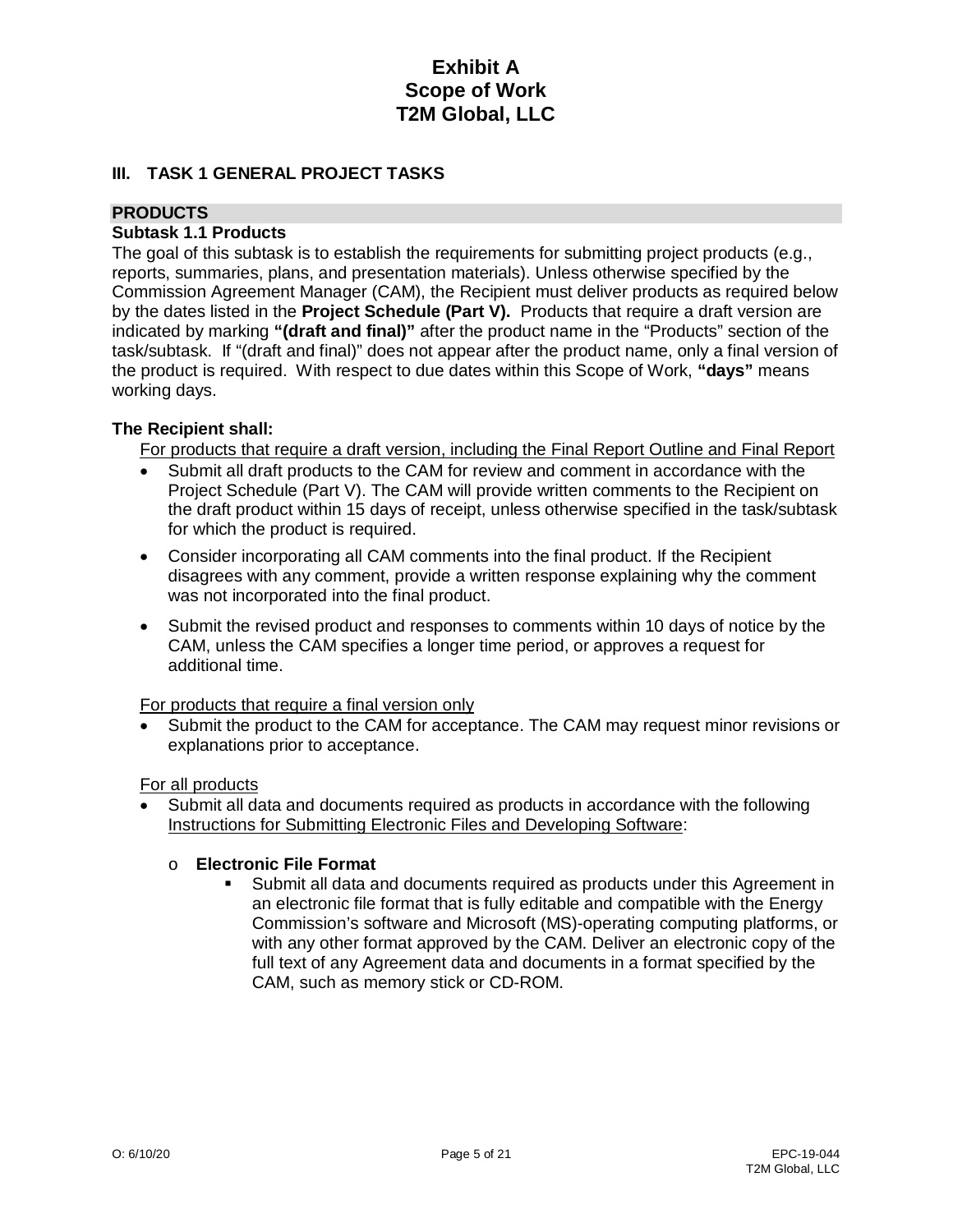The following describes the accepted formats for electronic data and documents provided to the Energy Commission as products under this Agreement, and establishes the software versions that will be required to review and approve all software products:

- Data sets will be in MS Access or MS Excel file format (version 2007 or later), or any other format approved by the CAM.
- Text documents will be in MS Word file format, version 2007 or later.
- Documents intended for public distribution will be in PDF file format.
- **The Recipient must also provide the native Microsoft file format.**
- Project management documents will be in Microsoft Project file format, version 2007 or later.

### o **Software Application Development**

Use the following standard Application Architecture components in compatible versions for any software application development required by this Agreement (e.g., databases, models, modeling tools), unless the CAM approves other software applications such as open source programs:

- Microsoft ASP.NET framework (version 3.5 and up). Recommend 4.0.
- Microsoft Internet Information Services (IIS), (version 6 and up) Recommend 7.5.
- Visual Studio.NET (version 2008 and up). Recommend 2010.
- C# Programming Language with Presentation (UI), Business Object and Data Layers.
- **SQL (Structured Query Language).**
- Microsoft SQL Server 2008, Stored Procedures. Recommend 2008 R2.
- **Microsoft SQL Reporting Services. Recommend 2008 R2.**
- XML (external interfaces).

Any exceptions to the Electronic File Format requirements above must be approved in writing by the CAM. The CAM will consult with the Energy Commission's Information Technology Services Branch to determine whether the exceptions are allowable.

#### *MEETINGS*

#### **Subtask 1.2 Kick-off Meeting**

The goal of this subtask is to establish the lines of communication and procedures for implementing this Agreement.

#### **The Recipient shall:**

• Attend a "Kick-off" meeting with the CAM, the Commission Agreement Officer (CAO), and any other Energy Commission staff relevant to the Agreement. The Recipient will bring its Project Manager and any other individuals designated by the CAM to this meeting. The administrative and technical aspects of the Agreement will be discussed at the meeting. Prior to the meeting, the CAM will provide an agenda to all potential meeting participants. The meeting may take place in person or by electronic conferencing (e.g., WebEx), with approval of the CAM.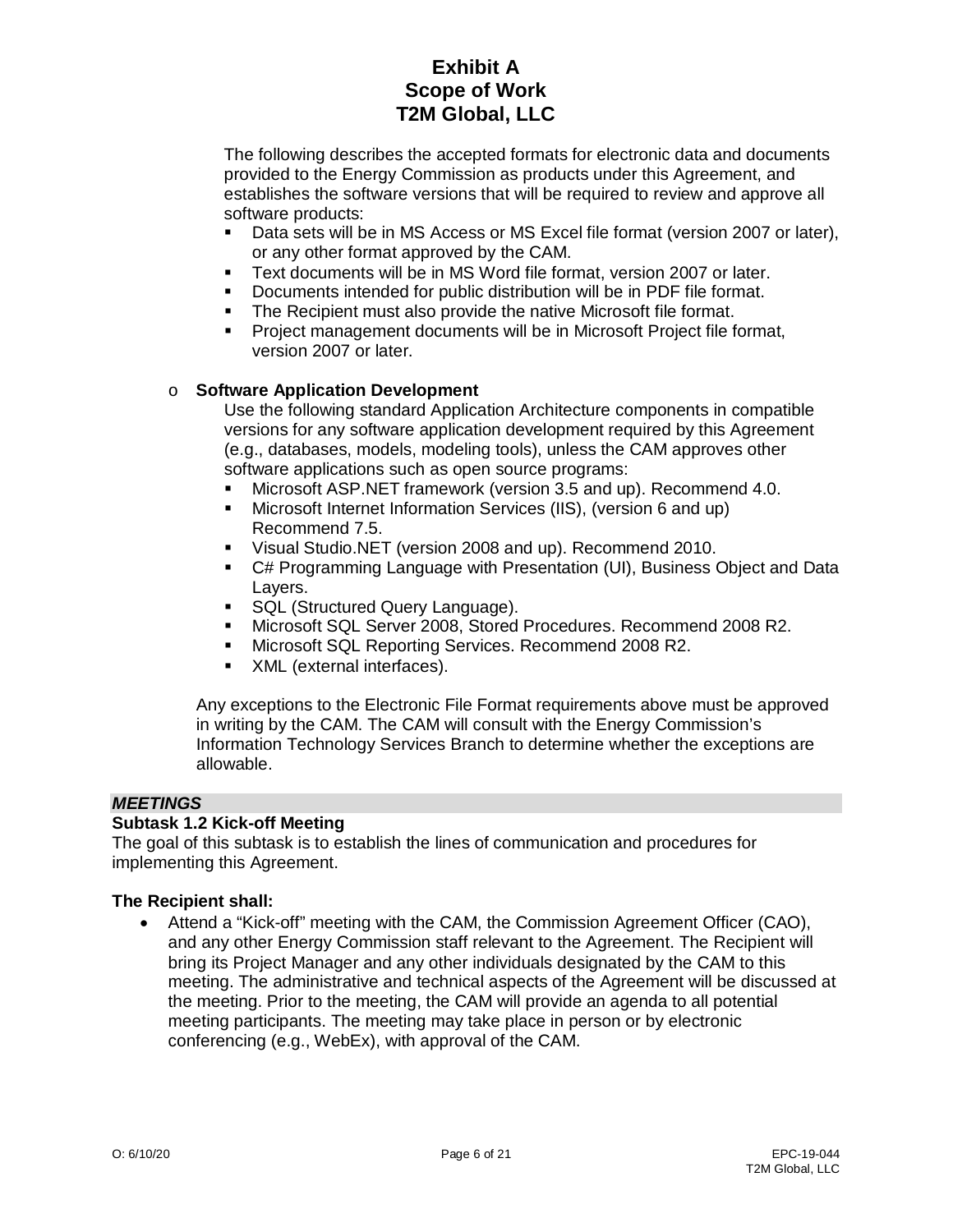The administrative portion of the meeting will include discussion of the following:

- o Terms and conditions of the Agreement;
- o Administrative products (subtask 1.1);
- o CPR meetings (subtask 1.3);
- o Match fund documentation (subtask 1.7);
- o Permit documentation (subtask 1.8);
- o Subcontracts (subtask 1.9); and
- o Any other relevant topics.

The technical portion of the meeting will include discussion of the following:

- o The CAM's expectations for accomplishing tasks described in the Scope of Work;
- o An updated Project Schedule;
- o Technical products (subtask 1.1);
- o Progress reports and invoices (subtask 1.5);
- o Final Report (subtask 1.6);
- o Technical Advisory Committee meetings (subtasks 1.10 and 1.11); and
- o Any other relevant topics.
- Provide an *Updated Project Schedule, List of Match Funds,* and *List of Permits*, as needed to reflect any changes in the documents.

#### **The CAM shall:**

- Designate the date and location of the meeting.
- Send the Recipient a *Kick-off Meeting Agenda*.

#### **Recipient Products:**

- Updated Project Schedule *(if applicable)*
- Updated List of Match Funds *(if applicable)*
- Updated List of Permits *(if applicable)*

#### **CAM Product:**

• Kick-off Meeting Agenda

### **Subtask 1.3 Critical Project Review (CPR) Meetings**

The goal of this subtask is to determine if the project should continue to receive Energy Commission funding, and if so whether any modifications must be made to the tasks, products, schedule, or budget. CPR meetings provide the opportunity for frank discussions between the Energy Commission and the Recipient. As determined by the CAM, discussions may include project status, challenges, successes, advisory group findings and recommendations, final report preparation, and progress on technical transfer and production readiness activities (if applicable). Participants will include the CAM and the Recipient, and may include the CAO and any other individuals selected by the CAM to provide support to the Energy Commission.

CPR meetings generally take place at key, predetermined points in the Agreement, as determined by the CAM and as shown in the Task List on page 1 of this Exhibit. However, the CAM may schedule additional CPR meetings as necessary. The budget will be reallocated to cover the additional costs borne by the Recipient, but the overall Agreement amount will not increase. CPR meetings generally take place at the Energy Commission, but they may take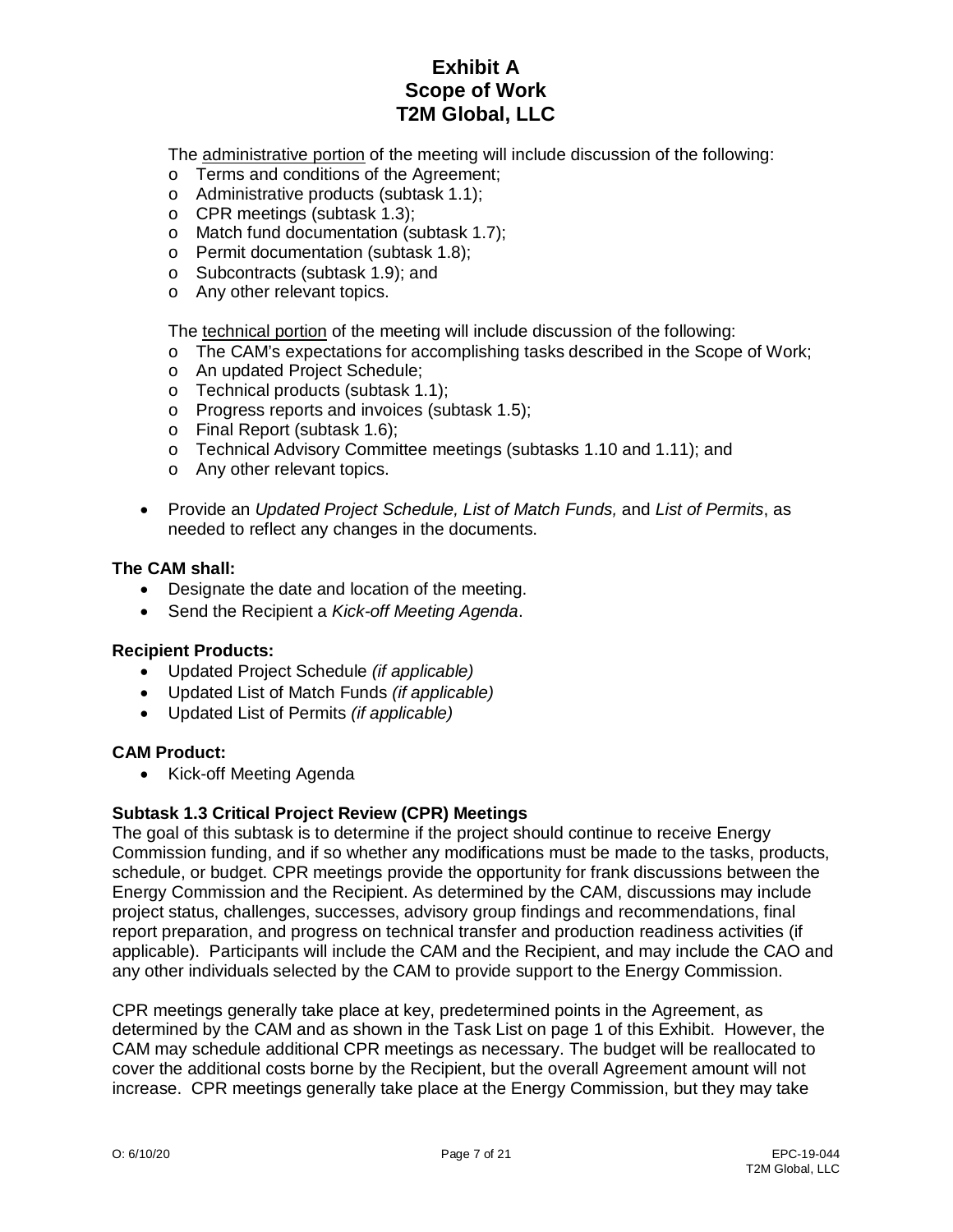place at another location, or may be conducted via electronic conferencing (e.g., WebEx) as determined by the CAM.

#### **The Recipient shall:**

- Prepare a *CPR Report* for each CPR meeting that: (1) discusses the progress of the Agreement toward achieving its goals and objectives; and (2) includes recommendations and conclusions regarding continued work on the project.
- Submit the CPR Report along with any other *Task Products* that correspond to the technical task for which the CPR meeting is required (i.e., if a CPR meeting is required for Task 2, submit the Task 2 products along with the CPR Report).
- Attend the CPR meeting.
- Present the CPR Report and any other required information at each CPR meeting.

#### **The CAM shall:**

- Determine the location, date, and time of each CPR meeting with the Recipient's input.
- Send the Recipient a *CPR Agenda* and a *List of Expected CPR Participants* in advance of the CPR meeting. If applicable, the agenda will include a discussion of match funding and permits.
- Conduct and make a record of each CPR meeting. Provide the Recipient with a *Schedule for Providing a Progress Determination* on continuation of the project.
- Determine whether to continue the project, and if so whether modifications are needed to the tasks, schedule, products, or budget for the remainder of the Agreement. If the CAM concludes that satisfactory progress is not being made, this conclusion will be referred to the Deputy Director of the Energy Research and Development Division.
- Provide the Recipient with a *Progress Determination* on continuation of the project, in accordance with the schedule. The Progress Determination may include a requirement that the Recipient revise one or more products.

### **Recipient Products:**

- CPR Report(s)
- Task Products (draft and/or final as specified in the task)

### **CAM Products:**

- CPR Agenda
- List of Expected CPR Participants
- Schedule for Providing a Progress Determination
- Progress Determination

#### **Subtask 1.4 Final Meeting**

The goal of this subtask is to complete the closeout of this Agreement.

#### **The Recipient shall:**

• Meet with Energy Commission staff to present project findings, conclusions, and recommendations. The final meeting must be completed during the closeout of this Agreement. This meeting will be attended by the Recipient and CAM, at a minimum. The meeting may occur in person or by electronic conferencing (e.g., WebEx), with approval of the CAM.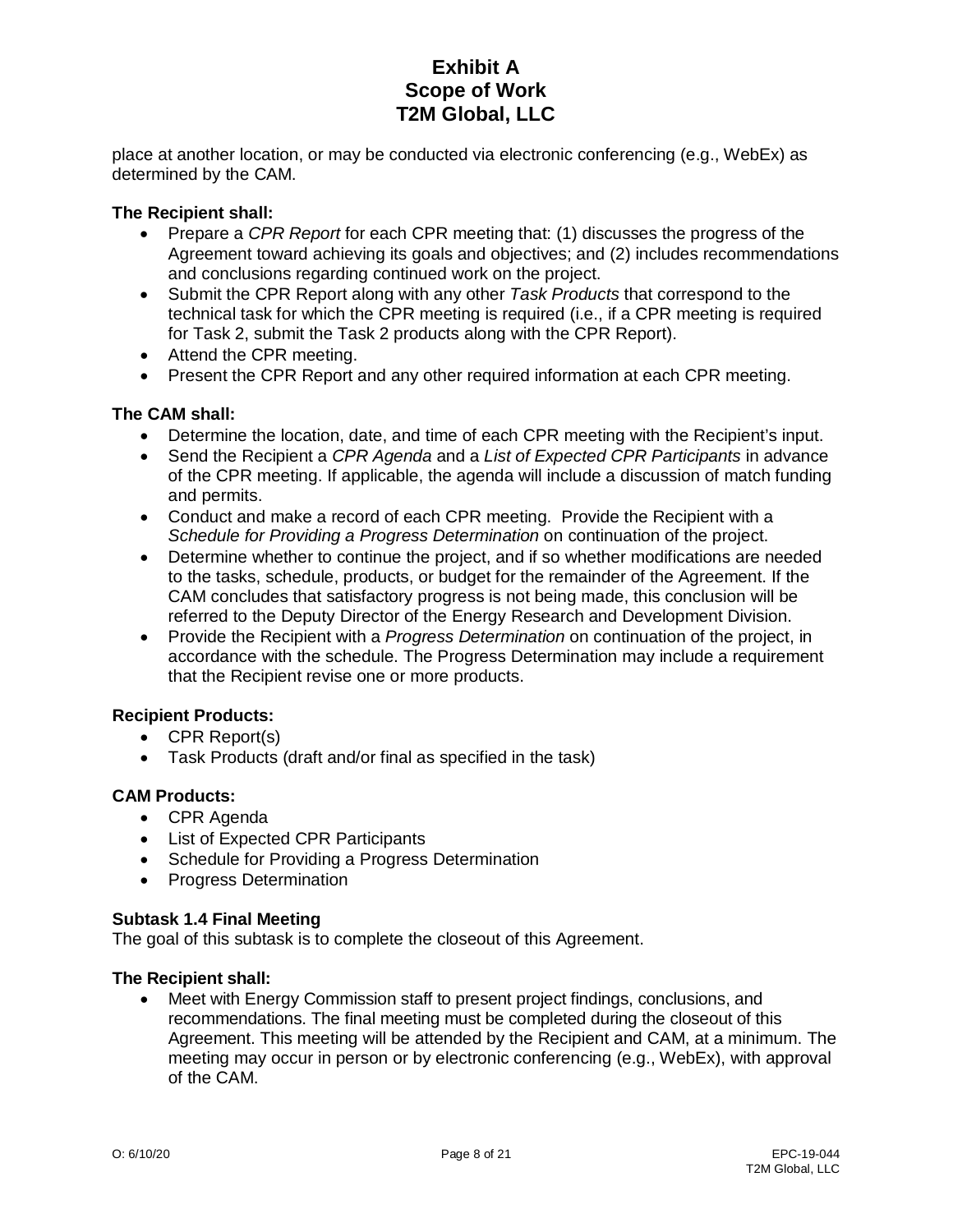The technical and administrative aspects of Agreement closeout will be discussed at the meeting, which may be divided into two separate meetings at the CAM's discretion.

- $\circ$  The technical portion of the meeting will involve the presentation of findings, conclusions, and recommended next steps (if any) for the Agreement. The CAM will determine the appropriate meeting participants.
- $\circ$  The administrative portion of the meeting will involve a discussion with the CAM and the CAO of the following Agreement closeout items:
	- Disposition of any state-owned equipment.
	- Need to file a Uniform Commercial Code Financing Statement (Form UCC-1) regarding the Energy Commission's interest in patented technology.
	- The Energy Commission's request for specific "generated" data (not already provided in Agreement products).
	- Need to document the Recipient's disclosure of "subject inventions" developed under the Agreement.
	- "Surviving" Agreement provisions such as repayment provisions and confidential products.
	- **Final invoicing and release of retention.**
- Prepare a *Final Meeting Agreement Summary* that documents any agreement made between the Recipient and Commission staff during the meeting.
- Prepare a *Schedule for Completing Agreement Closeout Activities*.
- Provide *All Draft and Final Written Products* on a CD-ROM or USB memory stick, organized by the tasks in the Agreement.

### **Products:**

- Final Meeting Agreement Summary *(if applicable)*
- Schedule for Completing Agreement Closeout Activities
- All Draft and Final Written Products

# *REPORTS AND INVOICES*

### **Subtask 1.5 Progress Reports and Invoices**

The goals of this subtask are to: (1) periodically verify that satisfactory and continued progress is made towards achieving the project objectives of this Agreement; and (2) ensure that invoices contain all required information and are submitted in the appropriate format.

### **The Recipient shall:**

- Submit a monthly *Progress Report* to the CAM. Each progress report must:
	- o Summarize progress made on all Agreement activities as specified in the scope of work for the preceding month, including accomplishments, problems, milestones, products, schedule, fiscal status, and an assessment of the ability to complete the Agreement within the current budget and any anticipated cost overruns. See the Progress Report Format Attachment for the recommended specifications.
- Submit a monthly or quarterly *Invoice* that follows the instructions in the "Payment of Funds" section of the terms and conditions, including a financial report on Match Fund and in-state expenditures.

### **Products:**

- Progress Reports
- Invoices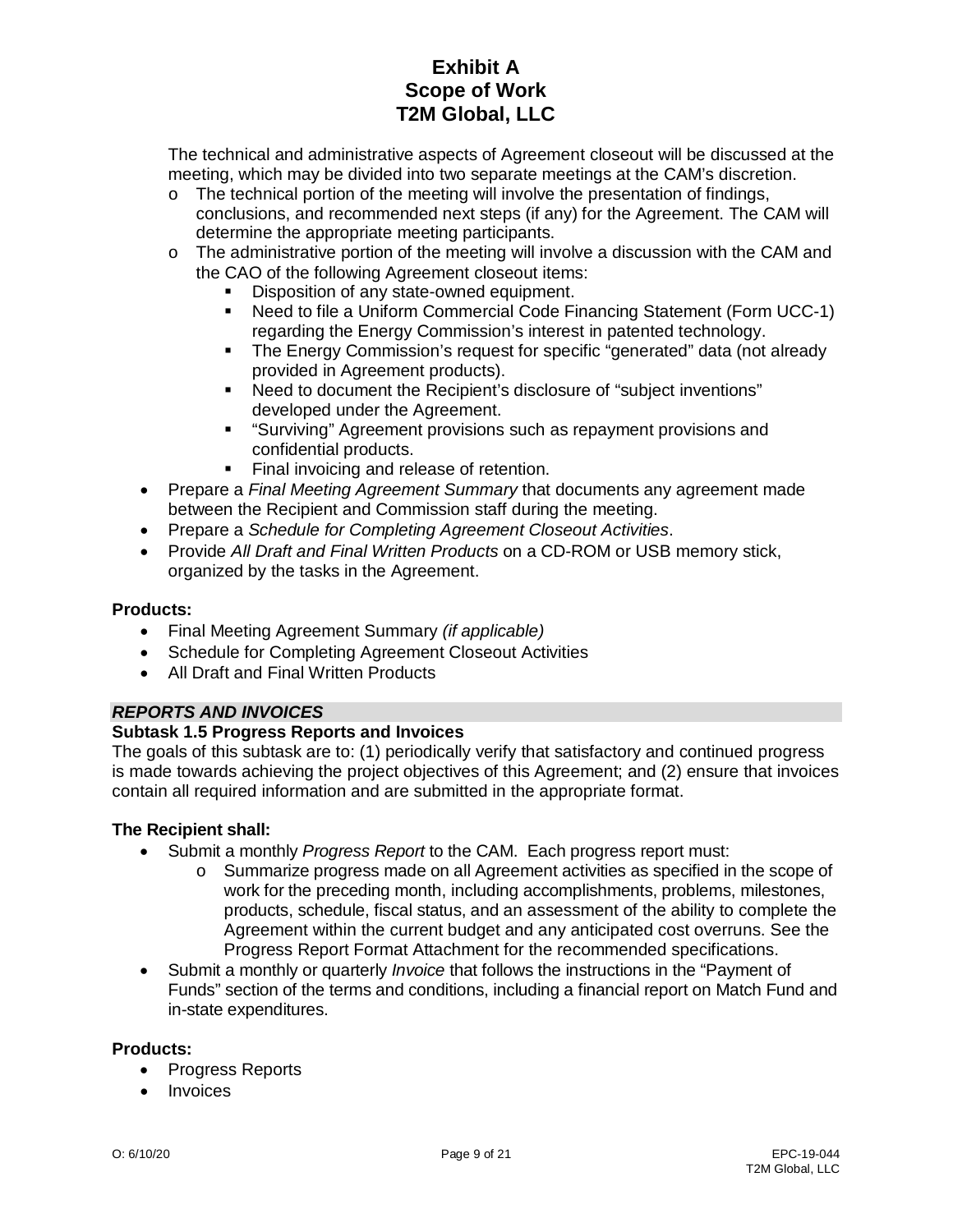#### **Subtask 1.6 Final Report**

The goal of this subtask is to prepare a comprehensive Final Report that describes the original purpose, approach, results, and conclusions of the work performed under this Agreement. The CAM will review the Final Report, which will be due at least **two months** before the Agreement end date. When creating the Final Report Outline and the Final Report, the Recipient must use the Style Manual provided by the CAM.

#### **Subtask 1.6.1 Final Report Outline**

#### **The Recipient shall:**

• Prepare a *Final Report Outline* in accordance with the *Style Manual* provided by the CAM. *(See Task 1.1 for requirements for draft and final products.)*

#### **Recipient Products:**

• Final Report Outline (draft and final)

#### **CAM Product:**

- Style Manual
- Comments on Draft Final Report Outline
- Acceptance of Final Report Outline

#### **Subtask 1.6.2 Final Report**

#### **The Recipient shall:**

- Prepare a *Final Report* for this Agreement in accordance with the approved Final Report Outline, Style Manual, and Final Report Template provided by the CAM with the following considerations:
	- o Ensure that the report includes the following items, in the following order:
		- Cover page (**required**)
		- Credits page on the reverse side of cover with legal disclaimer (**required**)
		- Acknowledgements page (optional)
		- Preface (**required**)
		- **Abstract, keywords, and citation page (required)**<br>**E** Table of Contents (required followed by List of F
		- Table of Contents (**required**, followed by List of Figures and List of Tables, if needed)
		- **Executive summary (required)**
		- **Body of the report (required)**
		- References (if applicable)
		- Glossary/Acronyms (If more than 10 acronyms or abbreviations are used, it is required.)
		- Bibliography (if applicable)
		- Appendices (if applicable) (Create a separate volume if very large.)
		- Attachments (if applicable)
	- o Ensure that the document is written in the third person.
	- o Ensure that the Executive Summary is understandable to the lay public.
		- Briefly summarize the completed work. Succinctly describe the project results and whether or not the project goals were accomplished.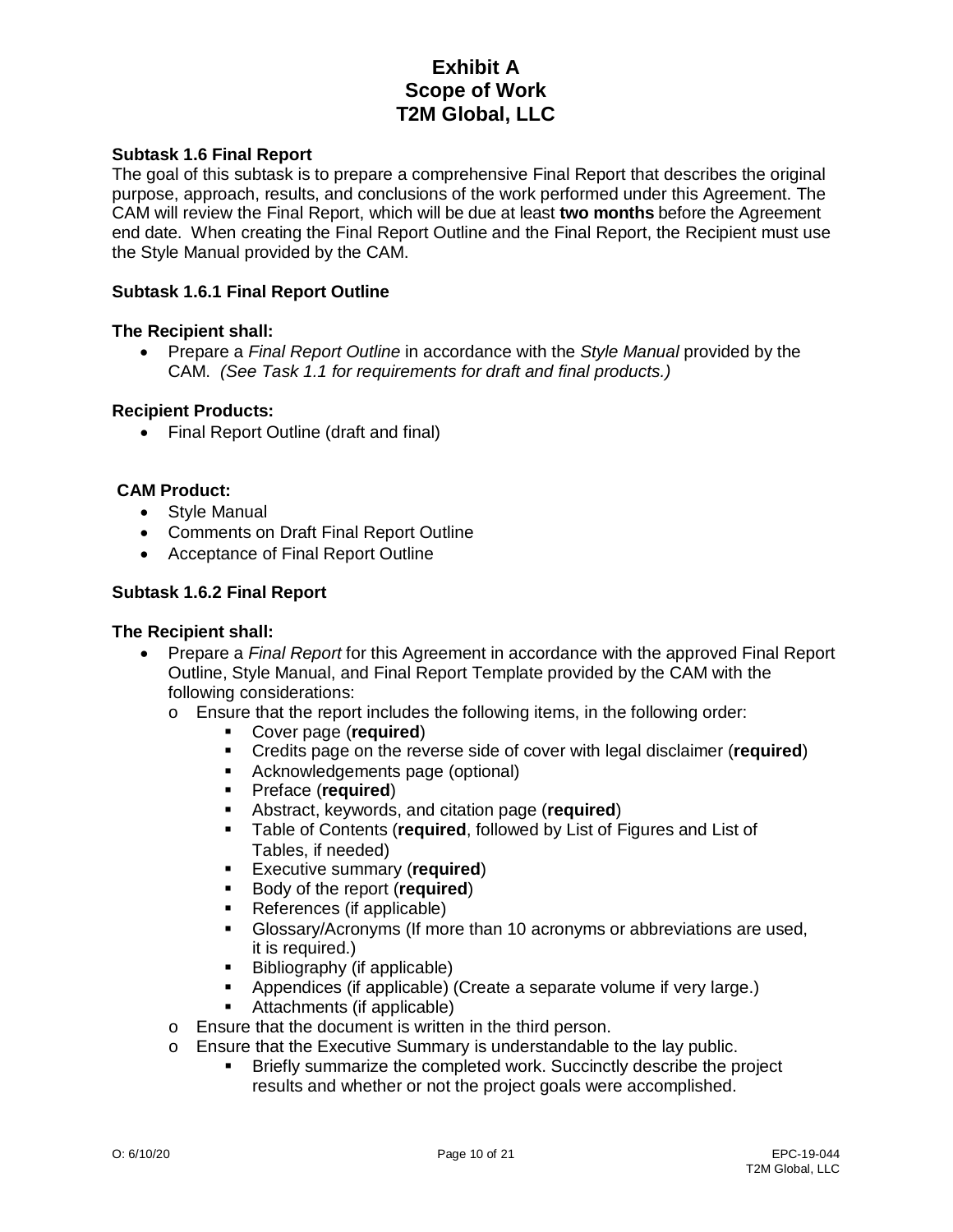- **If Identify which specific ratepayers can benefit from the project results** and how they can achieve the benefits.
- **If it's necessary to use a technical term in the Executive Summary,** provide a brief definition or explanation when the technical term is first used.
- $\circ$  Follow the Style Guide format requirements for headings, figures/tables, citations, and acronyms/abbreviations.
- o Ensure that the document omits subjective comments and opinions. However, recommendations in the conclusion of the report are allowed.
- o Include a brief description of the project results in the Abstract.
- Submit a draft of the report to the CAM for review and comment. The CAM will provide written comments to the Recipient on the draft product within 15 days of receipt
- Consider incorporating all CAM comments into the Final Report. If the Recipient disagrees with any comment, provide a written response explaining why the comment was not incorporated into the final product
- Submit the revised Final Report and responses to comments within 10 days of notice by the CAM, unless the CAM specifies a longer time period or approves a request for additional time.
- Submit one bound copy of the *Final Report* to the CAM along with *Written Responses to Comments on the Draft Final Report*.

#### **Products:**

- Final Report (draft and final)
- Written Responses to Comments on the Draft Final Report

### **CAM Product:**

• Written Comments on the Draft Final Report

# *MATCH FUNDS, PERMITS, AND SUBCONTRACTS*

#### **Subtask 1.7 Match Funds**

The goal of this subtask is to ensure that the Recipient obtains any match funds planned for this Agreement and applies them to the Agreement during the Agreement term.

While the costs to obtain and document match funds are not reimbursable under this Agreement, the Recipient may spend match funds for this task. The Recipient may only spend match funds during the Agreement term, either concurrently or prior to the use of Energy Commission funds. Match funds must be identified in writing, and the Recipient must obtain any associated commitments before incurring any costs for which the Recipient will request reimbursement.

#### **The Recipient shall:**

• Prepare a *Match Funds Status Letter* that documents the match funds committed to this Agreement. If no match funds were part of the proposal that led to the Energy Commission awarding this Agreement and none have been identified at the time this Agreement starts, then state this in the letter.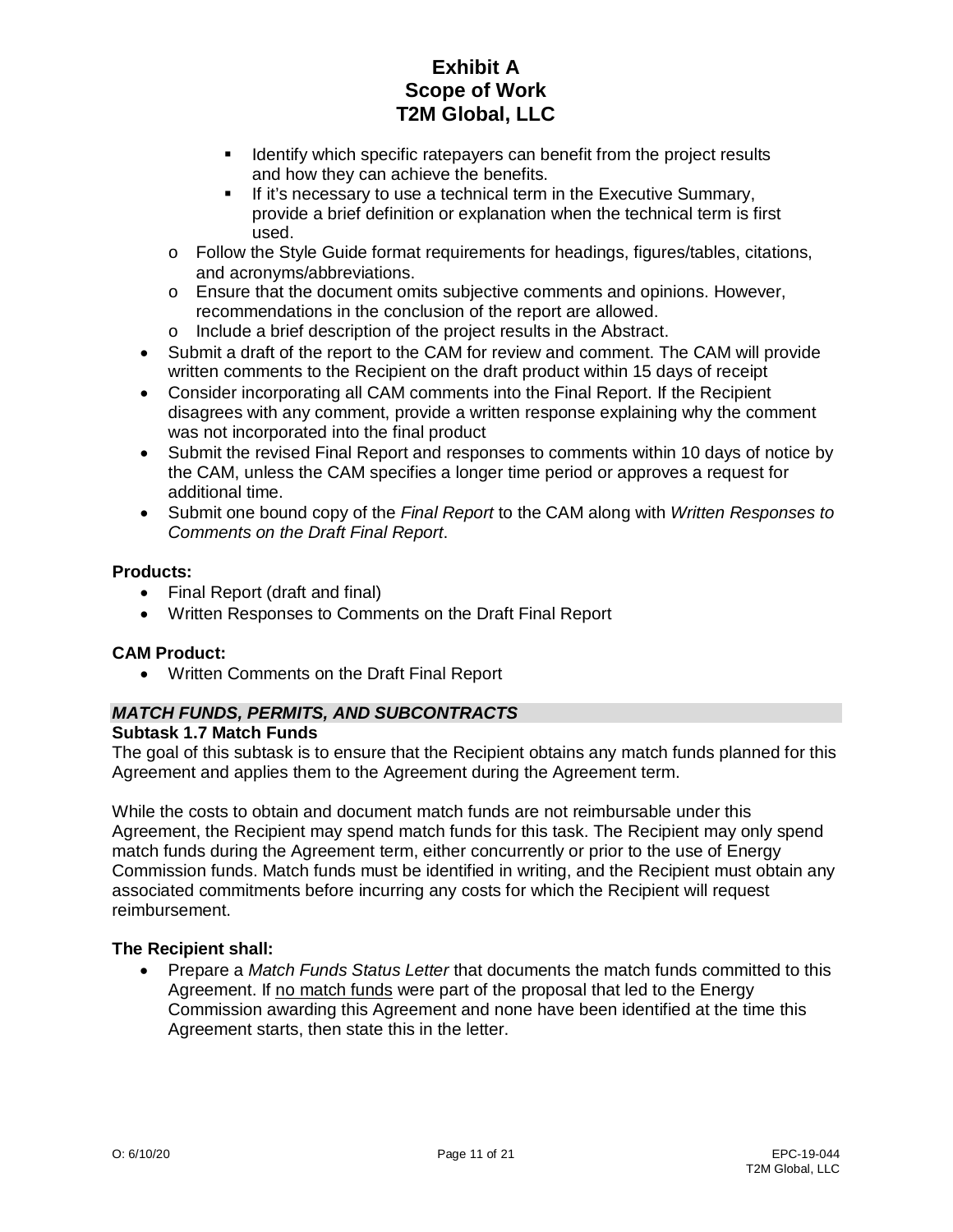If match funds were a part of the proposal that led to the Energy Commission awarding this Agreement, then provide in the letter:

- o A list of the match funds that identifies:
	- The amount of cash match funds, their source(s) (including a contact name, address, and telephone number), and the task(s) to which the match funds will be applied.
	- The amount of each in-kind contribution, a description of the contribution type (e.g., property, services), the documented market or book value, the source (including a contact name, address, and telephone number), and the task(s) to which the match funds will be applied. If the in-kind contribution is equipment or other tangible or real property, the Recipient must identify its owner and provide a contact name, address, telephone number, and the address where the property is located.
	- **If different from the solicitation application, provide a letter of commitment** from an authorized representative of each source of match funding that the funds or contributions have been secured.
- At the Kick-off meeting, discuss match funds and the impact on the project if they are significantly reduced or not obtained as committed. If applicable, match funds will be included as a line item in the progress reports and will be a topic at CPR meetings.
- Provide a *Supplemental Match Funds Notification Letter* to the CAM of receipt of additional match funds.
- Provide a *Match Funds Reduction Notification Letter* to the CAM if existing match funds are reduced during the course of the Agreement. Reduction of match funds may trigger a CPR meeting.

### **Products:**

- Match Funds Status Letter
- Supplemental Match Funds Notification Letter *(if applicable)*
- Match Funds Reduction Notification Letter *(if applicable)*

### **Subtask 1.8 Permits**

The goal of this subtask is to obtain all permits required for work completed under this Agreement in advance of the date they are needed to keep the Agreement schedule on track. Permit costs and the expenses associated with obtaining permits are not reimbursable under this Agreement, with the exception of costs incurred by University of California recipients. Permits must be identified and obtained before the Recipient may incur any costs related to the use of the permit(s) for which the Recipient will request reimbursement.

### **The Recipient shall:**

- Prepare a *Permit Status Letter* that documents the permits required to conduct this Agreement. If no permits are required at the start of this Agreement, then state this in the letter. If permits will be required during the course of the Agreement, provide in the letter:
	- $\circ$  A list of the permits that identifies: (1) the type of permit; and (2) the name, address, and telephone number of the permitting jurisdictions or lead agencies.
	- $\circ$  The schedule the Recipient will follow in applying for and obtaining the permits.

The list of permits and the schedule for obtaining them will be discussed at the Kick-off meeting (subtask 1.2), and a timetable for submitting the updated list, schedule, and copies of the permits will be developed. The impact on the project if the permits are not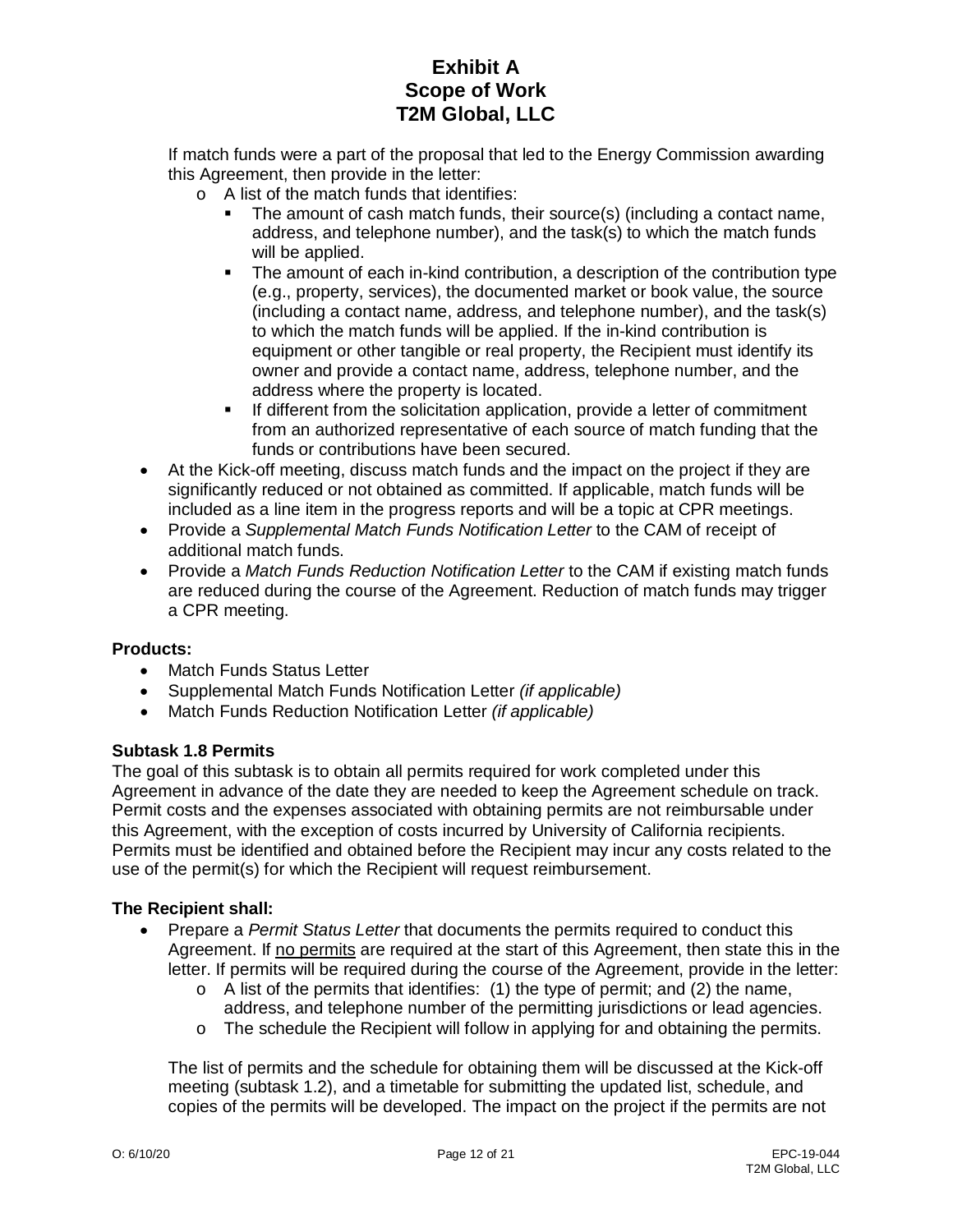obtained in a timely fashion or are denied will also be discussed. If applicable, permits will be included as a line item in progress reports and will be a topic at CPR meetings.

- If during the course of the Agreement additional permits become necessary, then provide the CAM with an *Updated List of Permits* (including the appropriate information on each permit) and an *Updated Schedule for Acquiring Permits*.
- Send the CAM a *Copy of Each Approved Permit*.
- If during the course of the Agreement permits are not obtained on time or are denied, notify the CAM within 5 days. Either of these events may trigger a CPR meeting.

#### **Products:**

- Permit Status Letter
- Updated List of Permits *(if applicable)*
- Updated Schedule for Acquiring Permits *(if applicable)*
- Copy of Each Approved Permit *(if applicable)*

#### **Subtask 1.9 Subcontracts**

The goals of this subtask are to: (1) procure subcontracts required to carry out the tasks under this Agreement; and (2) ensure that the subcontracts are consistent with the terms and conditions of this Agreement.

#### **The Recipient shall:**

- Manage and coordinate subcontractor activities in accordance with the requirements of this Agreement.
- Incorporate this Agreement by reference into each subcontract.
- Include any required Energy Commission flow-down provisions in each subcontract, in addition to a statement that the terms of this Agreement will prevail if they conflict with the subcontract terms.
- If required by the CAM, submit a draft of each *Subcontract* required to conduct the work under this Agreement.
- Submit a final copy of the executed subcontract.
- Notify and receive written approval from the CAM prior to adding any new subcontractors (see the discussion of subcontractor additions in the terms and conditions).

#### **Products:**

• Subcontracts (Final)

### *TECHNICAL ADVISORY COMMITTEE*

### **Subtask 1.10 Technical Advisory Committee (TAC)**

The goal of this subtask is to create an advisory committee for this Agreement. The TAC should be composed of diverse professionals. The composition will vary depending on interest, availability, and need. TAC members will serve at the CAM's discretion. The purpose of the TAC is to:

- Provide guidance in project direction. The guidance may include scope and methodologies, timing, and coordination with other projects. The guidance may be based on:
	- o Technical area expertise;
	- o Knowledge of market applications; or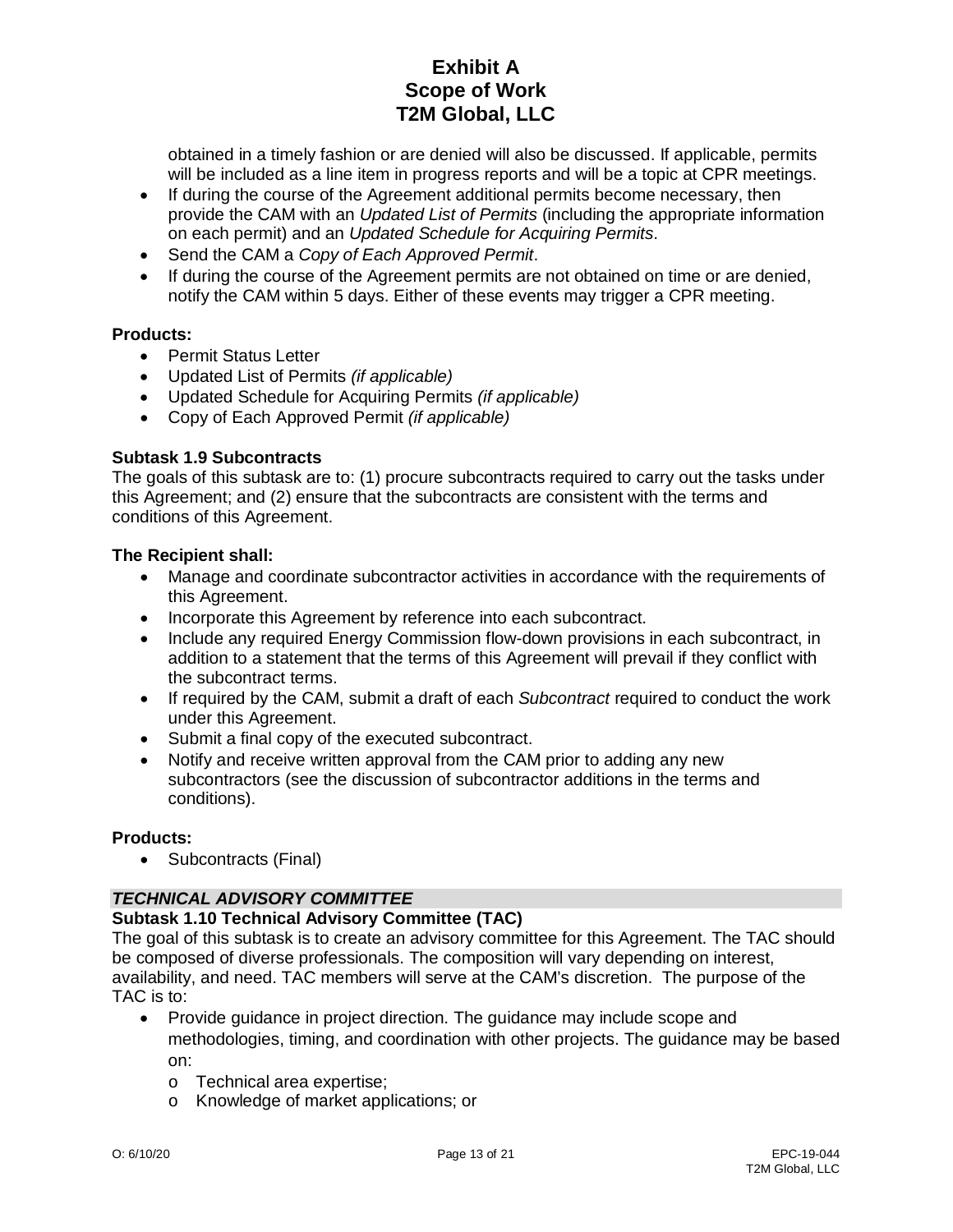- $\circ$  Linkages between the agreement work and other past, present, or future projects (both public and private sectors) that TAC members are aware of in a particular area.
- Review products and provide recommendations for needed product adjustments, refinements, or enhancements.
- Evaluate the tangible benefits of the project to the state of California, and provide recommendations as needed to enhance the benefits.
- Provide recommendations regarding information dissemination, market pathways, or commercialization strategies relevant to the project products.

The TAC may be composed of qualified professionals spanning the following types of disciplines:

- Researchers knowledgeable about the project subject matter;
- Members of trades that will apply the results of the project (e.g., designers, engineers, architects, contractors, and trade representatives);
- Public interest market transformation implementers;
- Product developers relevant to the project;
- U.S. Department of Energy research managers, or experts from other federal or state agencies relevant to the project;
- Public interest environmental groups;
- Utility representatives;
- Air district staff; and
- Members of relevant technical society committees.

### **The Recipient shall:**

- Prepare a *List of Potential TAC Members* that includes the names, companies, physical and electronic addresses, and phone numbers of potential members. The list will be discussed at the Kick-off meeting, and a schedule for recruiting members and holding the first TAC meeting will be developed. The list shall include the expertise of each proposed TAC member and the value to the project.
- Recruit TAC members. Ensure that each individual understands member obligations and the TAC meeting schedule developed in subtask 1.11.
- Prepare a *List of TAC Members* once all TAC members have committed to serving on the TAC.
- Submit *Documentation of TAC Member Commitment* (such as Letters of Acceptance) from each TAC member.

### **Products:**

- List of Potential TAC Members
- List of TAC Members
- Documentation of TAC Member Commitment

### **Subtask 1.11 TAC Meetings**

The goal of this subtask is for the TAC to provide strategic guidance for the project by participating in regular meetings, which may be held via teleconference.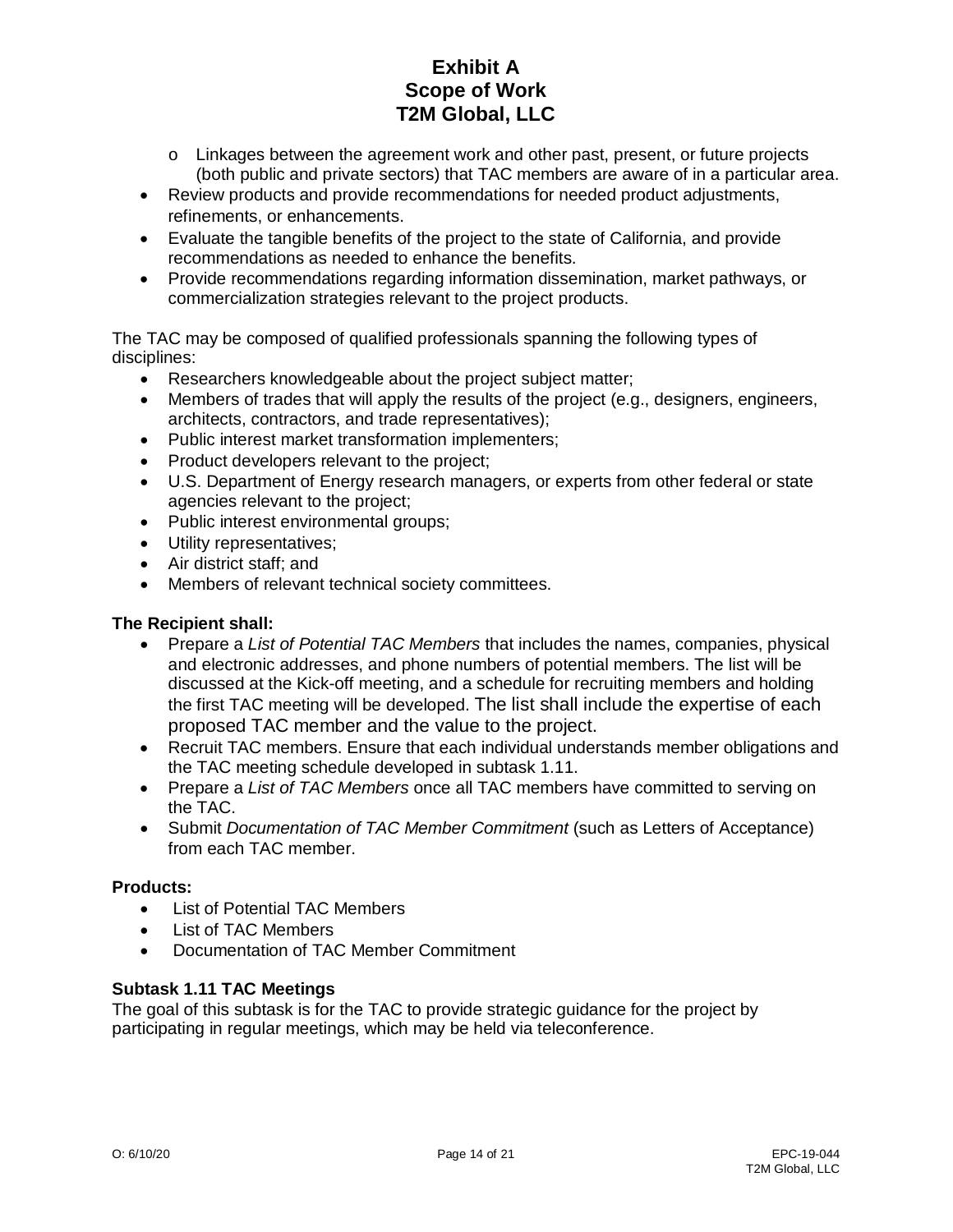#### **The Recipient shall:**

- Discuss the TAC meeting schedule with the CAM at the Kick-off meeting. Determine the number and location of meetings (in-person and via teleconference) in consultation with the CAM.
- Prepare a *TAC Meeting Schedule* that will be presented to the TAC members during recruiting. Revise the schedule after the first TAC meeting to incorporate meeting comments.
- Prepare a *TAC Meeting Agenda* and *TAC Meeting Back-up Materials* for each TAC meeting.
- Organize and lead TAC meetings in accordance with the TAC Meeting Schedule. Changes to the schedule must be pre-approved in writing by the CAM.
- Prepare *TAC Meeting Summaries* that include any recommended resolutions of major TAC issues.

#### **The TAC shall:**

- Help set the project team's goals and contribute to the development and evaluation of its statement of proposed objectives as the project evolves.
- Provide a credible and objective sounding board on the wide range of technical and financial barriers and opportunities.
- Help identify key areas where the project has a competitive advantage, value proposition, or strength upon which to build.
- Advocate on behalf of the project in its effort to build partnerships, governmental support and relationships with a national spectrum of influential leaders.
- Ask probing questions that insure a long-term perspective on decision-making and progress toward the project's strategic goals.

#### **Products:**

- TAC Meeting Schedule (draft and final)
- TAC Meeting Agendas (draft and final)
- TAC Meeting Back-up Materials
- TAC Meeting Summaries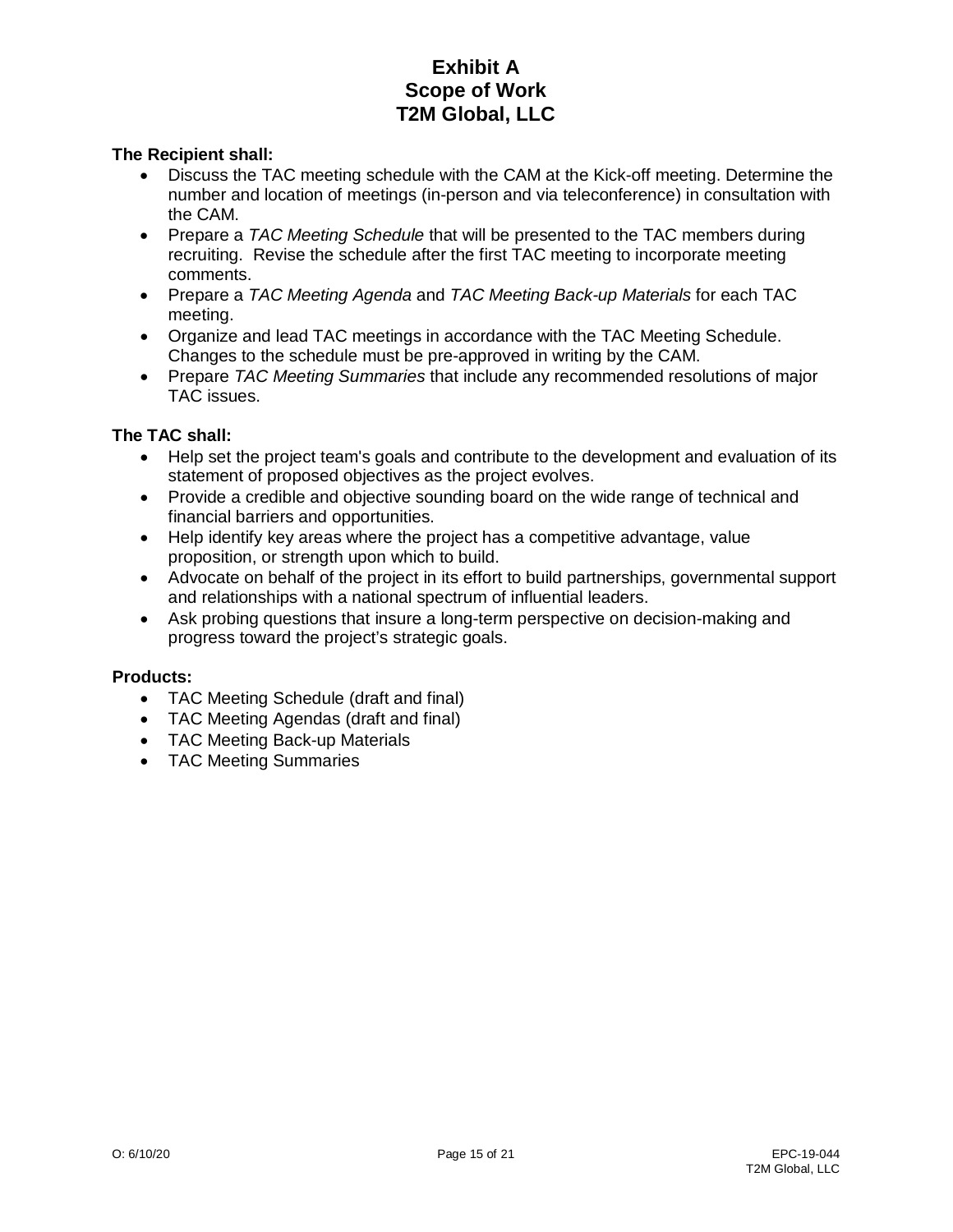#### **TECHNICAL TASKS**

*Products that require a draft version are indicated by marking "(draft and final)" after the product name in the "Products" section of the task/subtask. If "(draft and final)" does not appear after the product name, only a final version of the product is required. Subtask 1.1 (Products) describes the procedure for submitting products to the CAM.* 

#### **TASK 2: ADVANCED ELECTROLYZER FOR ENERGY STORAGE**

The goals of this task are to complete design requirements for the baseline and improved AES system, complete data collection of conventional electrolysis and fuel cell systems for benchmarking, develop engineering-scale testing approach, and test baseline and improved AES system components.

#### **The Recipient shall:**

- Prepare an *AES Test Report* describing the system configuration, performance and technology features, and make comparisons with traditional water electrolyzers.
	- $\circ$  Identify key technical specifications that may include but not be limited to:
		- H2 Storage Capacity (kWh/kg of H2)
		- Response Time (kW/s, MW/s)
		- **Size (kW, MW unit)**
		- Capital Cost (\$/kW)
	- o Develop an engineering scale AES system design (kW class)
	- o Procure AES components
	- o Develop testing approach to evaluate baseline AES and improved AES system performance. The approach will be documented in Task 4.
	- o Evaluate baseline AES system performance through measurement and experimentation
	- o Analyze test data
	- o Design and procure improved AES components
	- o Evaluate improved AES system performance through measurement and experimentation
	- o Compare performance of baseline AES and improved AES system configurations.
- Prepare *CPR Report #1* and participate in a CPR Meeting, per subtask 1.3

#### **Products:**

- AES Test Report (D201)
- CPR Report #1 (Draft and Final) (D131 and D132)

#### **TASK 3: MODULE DESIGN FOR DEMONSTRATION READINESS**

The goal of this task is to leverage pilot-scale AES operation data from Task 2 to design a commercial scale AES system suitable for deployment in multiple market segments and aid in developing a commercialization plan.

#### **The Recipient shall:**

• Prepare a *Conceptual Commercial Scale AES System Design Report* describing the planned configuration of the commercial scale AES system, as well as a summary of the key factors that lead to the final design (such as design changes resulting from: cost considerations, operational considerations, or permitting requirements).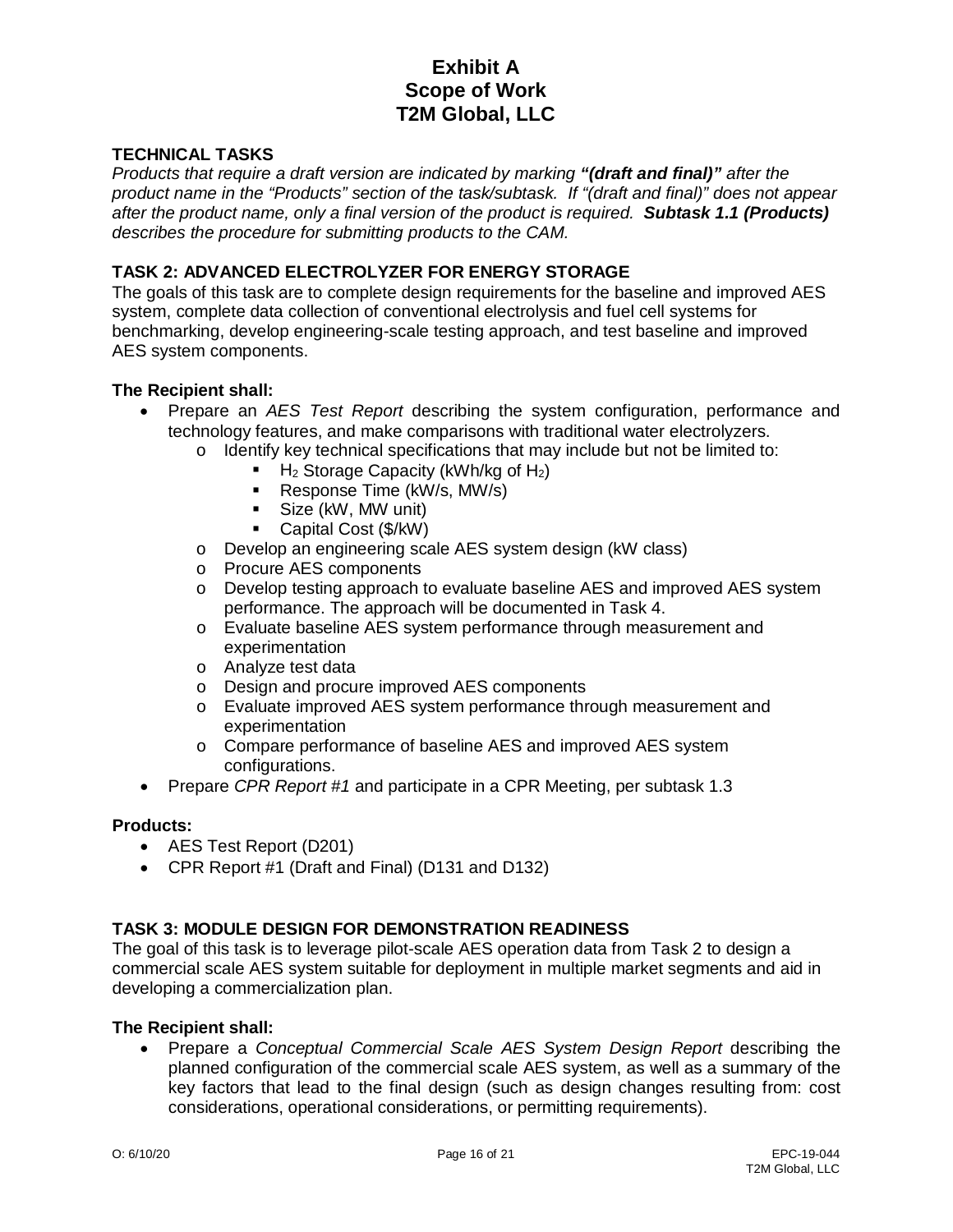- o Evaluate commercial scale AES system application flexibility in dual/reversible mode to serve as an integrated electricity-in/electricity-out solution
- $\circ$  Conduct waste stream analysis to study different dilute H2 sources and identify system parameters that need to be optimized for different market applications
- o Develop a revised commercial scale AES system design that may include refinement of system parameters and or system components such as:
	- DC controllers<br>Stacks
	- **Stacks**

### **Products:**

• Conceptual Commercial Scale AES System Design Report (D301)

# **TASK 4: MEASUREMENT AND VERIFICATION**

The goal of this task is to establish a detailed methodology for measurement and verification of the system, and to evaluate the system performance in terms of energy use, cost, and greenhouse gas emissions.

#### *The Recipient shall:*

- Prepare a *Measurement and Verification Plan* that will detail the system parameters that will be measured to evaluate system performance, the baseline metrics and performance improvement goals, as well as the verification methodology that will be used to validate the results.
- Prepare a *Measurement and Verification Report* that will detail the validated measured system performance, the baseline metrics and performance achieved, the data sources and analytical methodology used in the evaluations of system performance, energy use and greenhouse gas emissions. Costs and benefits will be evaluated from the perspective of customers and ratepayers.
- Prepare *CPR Report #2* and participate in a CPR Meeting, per subtask 1.3

### **Products:**

- Measurement and Verification Plan (Draft and Final) (D401 and D402)
- Measurement and Verification Report (Draft and Final) (D403 and D404)
- D133 CPR Report #2 (Draft and Final) (D133 and D134)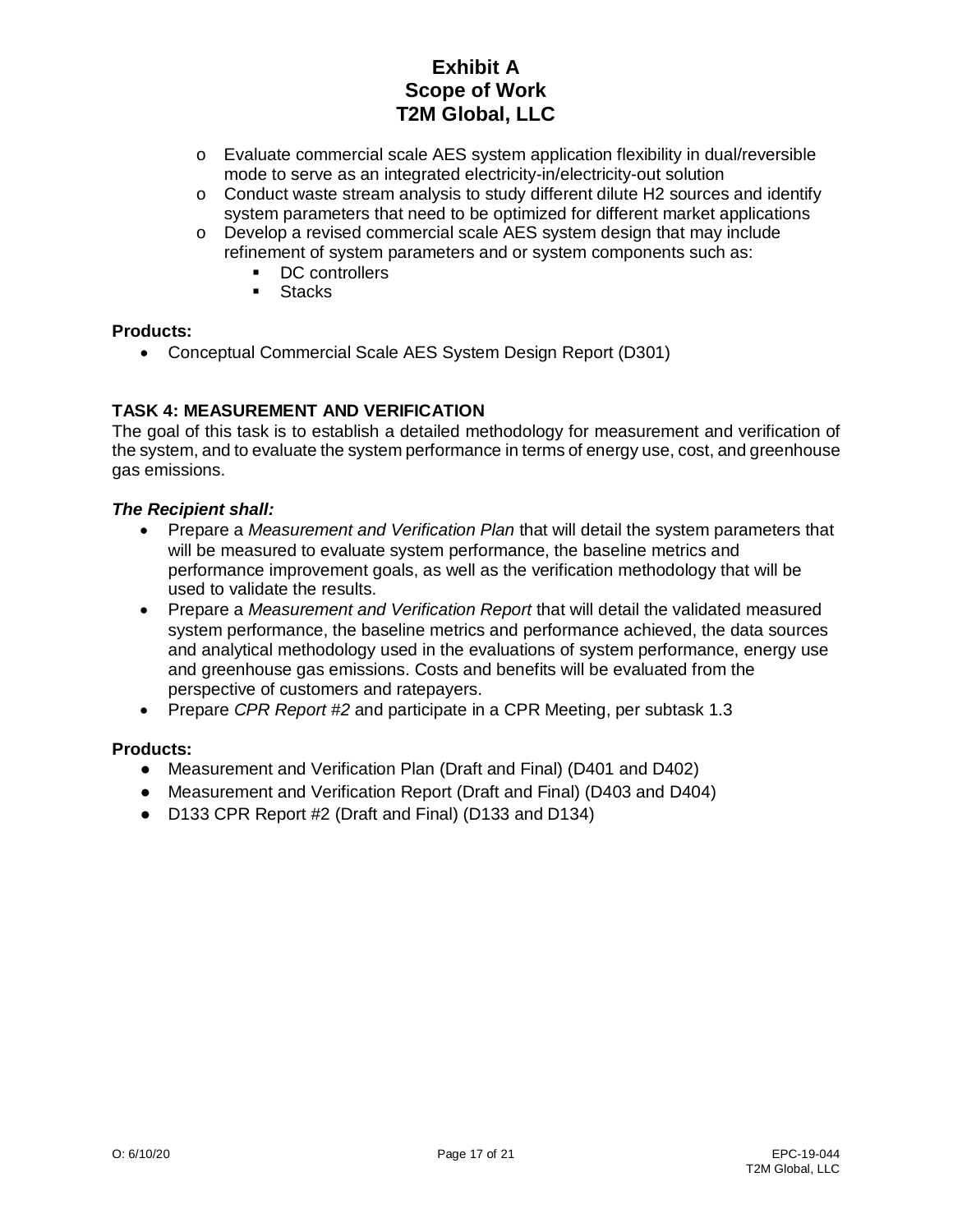### **TASK 5: EVALUATION OF PROJECT BENEFITS**

The goal of this task is to report the benefits resulting from this project.

#### **The Recipient shall:**

- Complete three Project Benefits Questionnaires that correspond to three main intervals in the Agreement: (1) *Kick-off Meeting Benefits Questionnaire*; (2) *Mid-term Benefits Questionnaire*; and (3) *Final Meeting Benefits Questionnaire*.
- Provide all key assumptions used to estimate projected benefits, including targeted market sector (e.g., population and geographic location), projected market penetration, baseline and projected energy use and cost, operating conditions, and emission reduction calculations. Examples of information that may be requested in the questionnaires include:
	- o For Product Development Projects and Project Demonstrations:
		- Published documents, including date, title, and periodical name.
		- Estimated or actual energy and cost savings, and estimated statewide energy savings once market potential has been realized. Identify all assumptions used in the estimates.
		- **Greenhouse gas and criteria emissions reductions.**
		- Other non-energy benefits such as reliability, public safety, lower operational cost, environmental improvement, indoor environmental quality, and societal benefits.
		- Data on potential job creation, market potential, economic development, and increased state revenue as a result of the project.
		- A discussion of project product downloads from websites, and publications in technical journals.
		- A comparison of project expectations and performance. Discuss whether the goals and objectives of the Agreement have been met and what improvements are needed, if any.
		- Additional Information for Product Development Projects:
			- Outcome of product development efforts, such copyrights and license agreements.
			- Units sold or projected to be sold in California and outside of California.
			- Total annual sales or projected annual sales (in dollars) of products developed under the Agreement.
			- Investment dollars/follow-on private funding as a result of Energy Commission funding.
			- Patent numbers and applications, along with dates and brief descriptions.
			- Additional Information for Product Demonstrations:
				- Outcome of demonstrations and status of technology.
				- Number of similar installations.
				- Jobs created/retained as a result of the Agreement.
	- o For Information/Tools and Other Research Studies:<br>Cutcome of project.
		- Outcome of project.
		- Published documents, including date, title, and periodical name.
		- A discussion of policy development. State if the project has been cited in government policy publications or technical journals, or has been used to inform regulatory bodies.
		- The number of website downloads.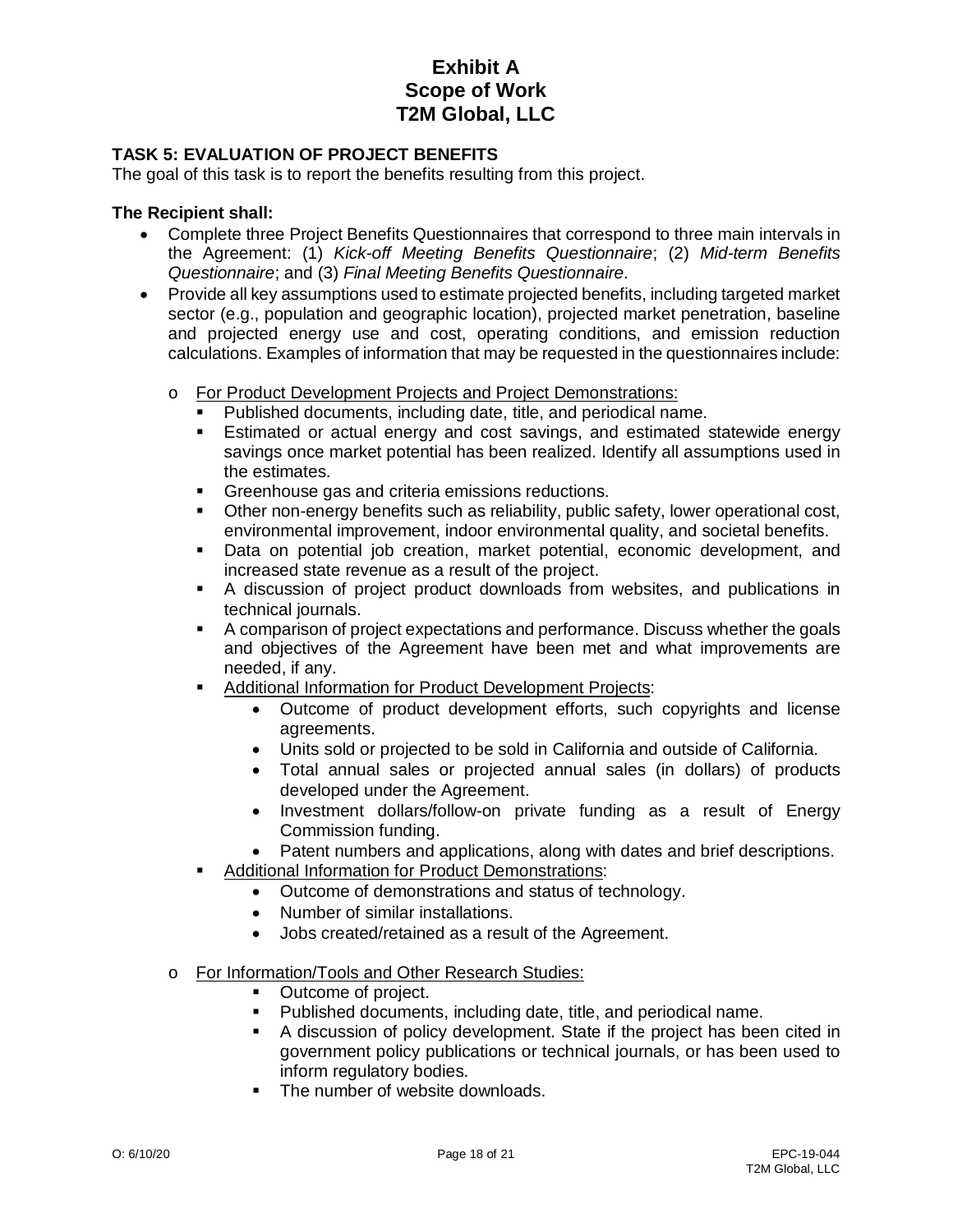- An estimate of how the project information has affected energy use and cost, or have resulted in other non-energy benefits.
- An estimate of energy and non-energy benefits.
- Data on potential job creation, market potential, economic development, and increased state revenue as a result of project.
- A discussion of project product downloads from websites, and publications in technical journals.
- A comparison of project expectations and performance. Discuss whether the goals and objectives of the Agreement have been met and what improvements are needed, if any.
- Respond to CAM questions regarding responses to the questionnaires.

The Energy Commission may send the Recipient similar questionnaires after the Agreement term ends. Responses to these questionnaires will be voluntary.

#### **Products:**

- Kick-off Meeting Benefits Questionnaire (D501)
- Mid-term Benefits Questionnaire (D502)
- Final Meeting Benefits Questionnaire (D503)

# **TASK 6: TECHNOLOGY/KNOWLEDGE TRANSFER ACTIVITIES**

The goal of this task is to develop a plan to make the knowledge gained, experimental results, and lessons learned available to the public and key decision makers.

### **The Recipient shall:**

- Prepare an *Initial Fact Sheet* at start of the project that describes the project. Use the format provided by the CAM.
- Prepare a *Final Project Fact Sheet* at the project's conclusion that discusses results. Use the format provided by the CAM.
- Prepare a *Technology/Knowledge Transfer Plan* that includes:
	- $\circ$  An explanation of how the knowledge gained from the project will be made available to the public, including the targeted market sector and potential outreach to end users, utilities, regulatory agencies, and others.
	- $\circ$  A description of the intended use(s) for and users of the project results.
	- o Published documents, including date, title, and periodical name.
	- o Copies of documents, fact sheets, journal articles, press releases, and other documents prepared for public dissemination. These documents must include the Legal Notice required in the terms and conditions. Indicate where and when the documents were disseminated.
	- o A discussion of policy development. State if project has been or will be cited in government policy publications, or used to inform regulatory bodies.
	- o The number of website downloads or public requests for project results.<br>
	o Additional areas as determined by the CAM.
	- Additional areas as determined by the CAM.
- Conduct technology transfer activities in accordance with the Technology/Knowledge Transfer Plan. These activities will be reported in the Progress Reports.
- When directed by the CAM, develop *Presentation Materials* for an Energy Commissionsponsored conference/workshop(s) on the project.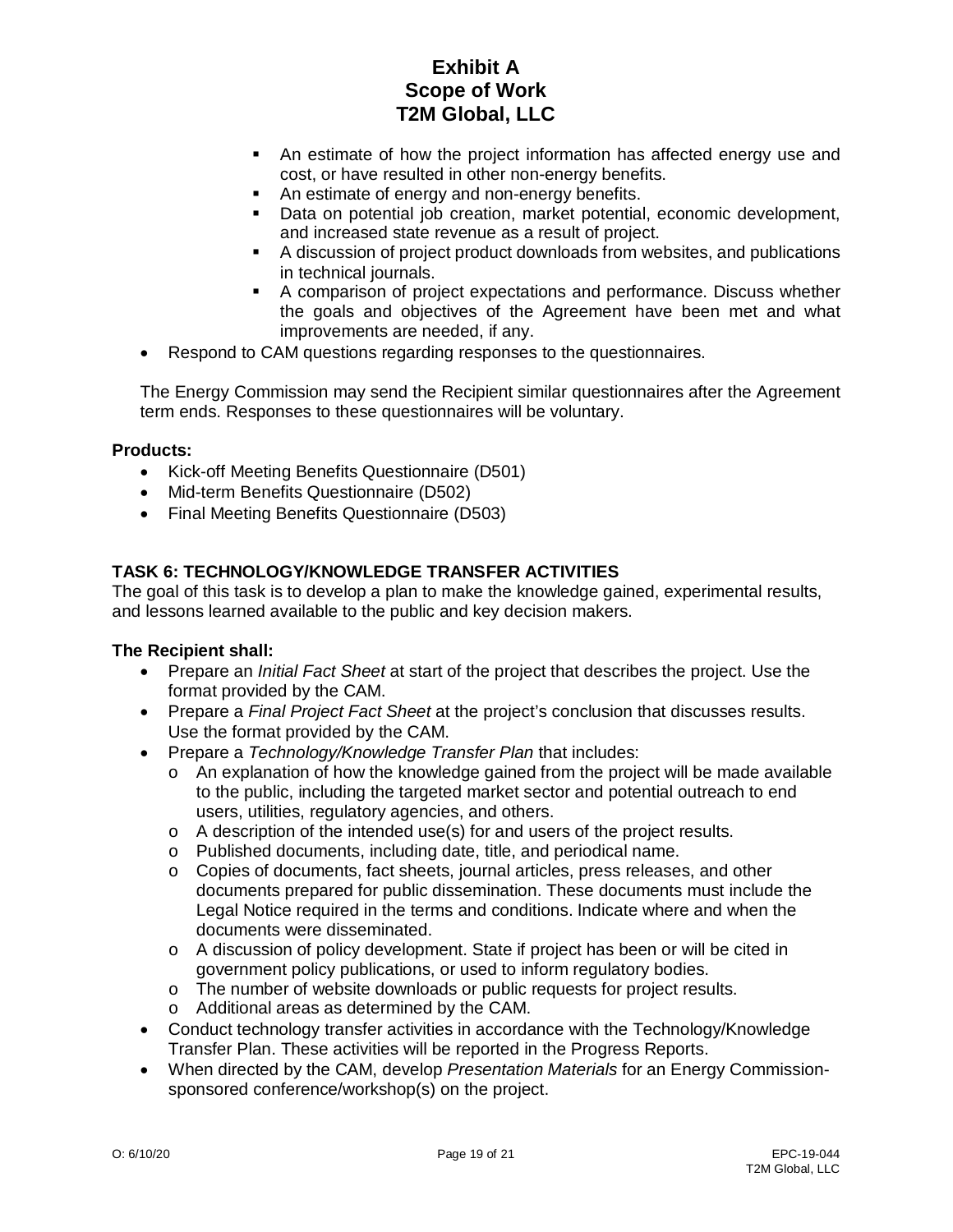- When directed by the CAM, participate in annual EPIC symposium(s) sponsored by the California Energy Commission.
- Provide at least (6) six *High Quality Digital Photographs* (minimum resolution of 1300x500 pixels in landscape ratio) of pre and post technology installation at the project sites or related project photographs.
- Prepare a *Technology/Knowledge Transfer Report* on technology transfer activities conducted during the project.

#### **Products:**

- Initial Fact Sheet (draft) (D601)
- Initial Fact Sheet (final) (D602)
- Final Project Fact Sheet (draft) (D603)
- Final Project Fact Sheet (final) (D604)
- Presentation Materials (draft) (D605)
- Presentation Materials (final) (D606)
- High Quality Digital Photographs (D607)
- Technology/Knowledge Transfer Plan (draft) (D608)
- Technology/Knowledge Transfer Plan (final) (D609)
- Technology/Knowledge Transfer Report (draft) (D610)
- Technology/Knowledge Transfer Report (final) (D611)

#### **TASK 7: Production Readiness Plan**

The goal of this task is to determine the steps that will lead to the manufacturing of technologies developed in this project or to the commercialization of the project's results.

#### **The Recipient shall:**

- Prepare a *Production Readiness Plan*. The degree of detail in the plan should be proportional to the complexity of producing or commercializing the proposed product, and to its state of development. As appropriate, the plan will discuss the following:
	- o Critical production processes, equipment, facilities, personnel resources, and support systems needed to produce a commercially viable product.
	- o Internal manufacturing facilities, supplier technologies, capacity constraints imposed by the design under consideration, design-critical elements, and the use of hazardous or non-recyclable materials. The product manufacturing effort may include "proof of production processes."
	- o The estimated cost of production.
	- o The expected investment threshold needed to launch the commercial product.
	- o An implementation plan to ramp up to full production.
	- $\circ$  The outcome of product development efforts, such as copyrights and license agreements.
	- o Patent numbers and applications, along with dates and brief descriptions.
	- o Other areas as determined by the CAM.

#### **Products:**

- Production Readiness Plan (draft) (D701)
- Production Readiness Plan (final) (D702)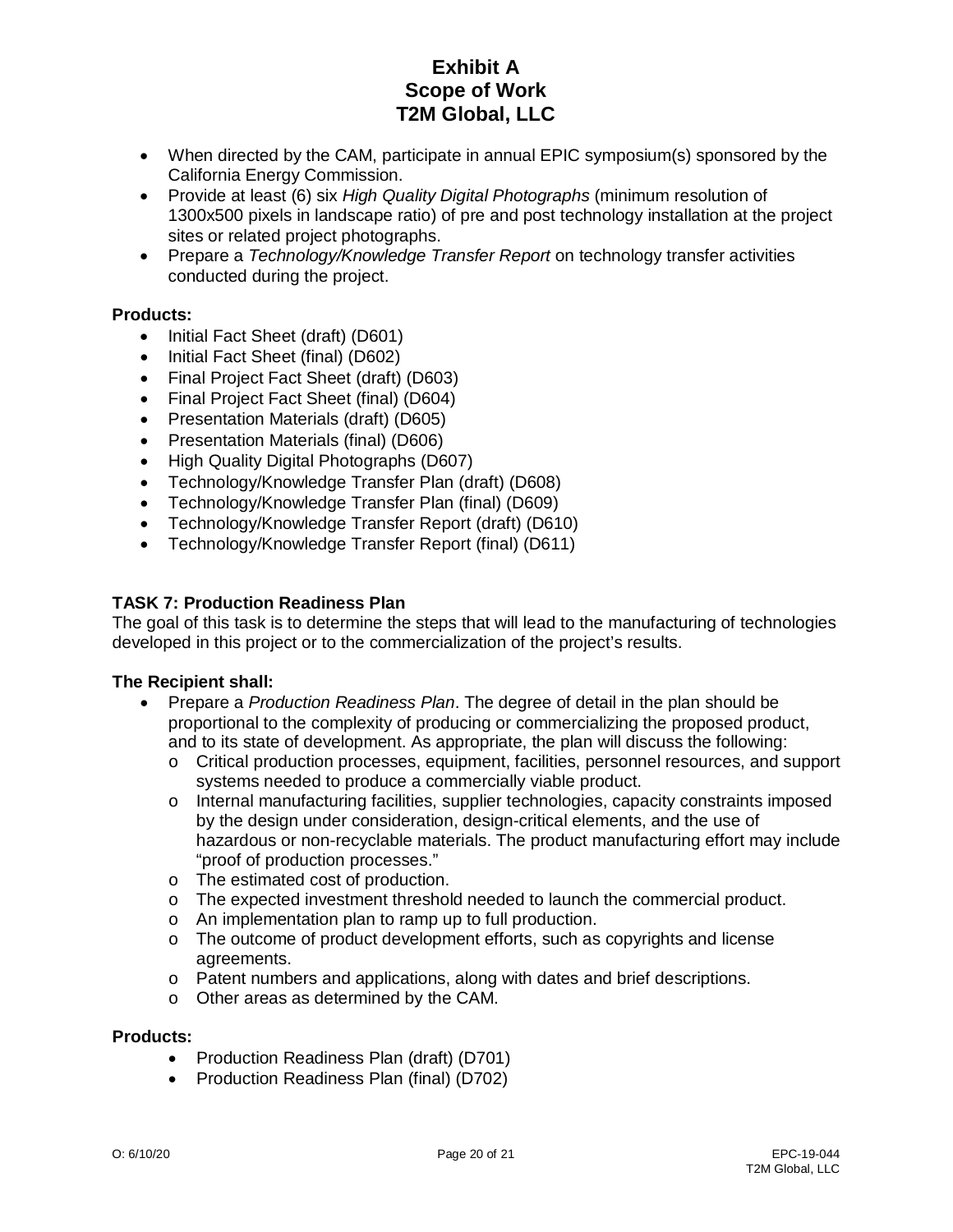#### **IV. PROJECT SCHEDULE**

Please see the attached Excel spreadsheet.